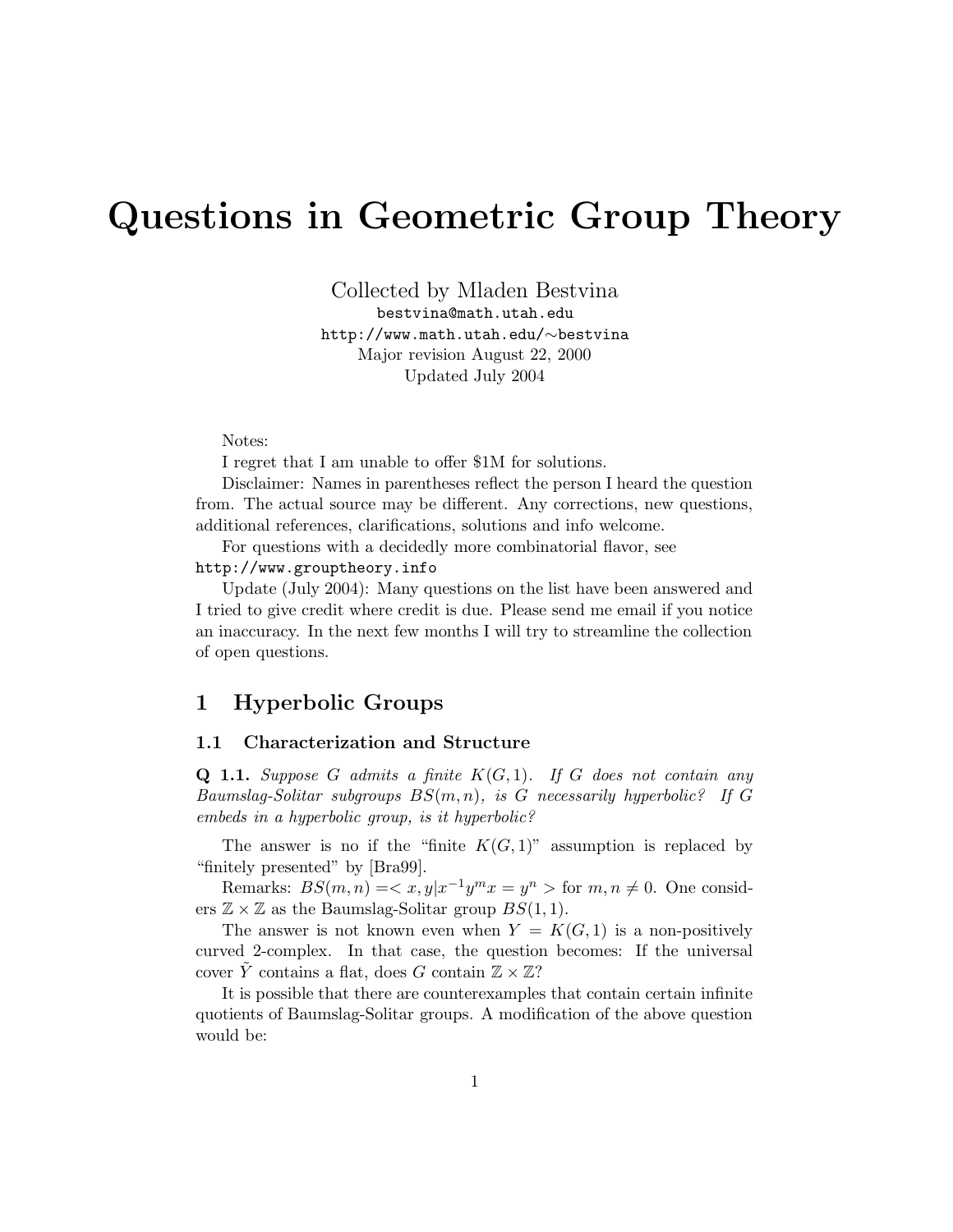**Q 1.2.** Suppose G admits a finite  $K(G, 1)$ , does not contain  $\mathbb{Z} \times \mathbb{Z}$ , and whenever  $x \in G$  is an infinite order element such that  $x^m$  and  $x^n$  are conjugate, then  $|m| = |n|$ . Is G hyperbolic?

All known constructions of hyperbolic groups of large (rational, or integral for torsion-free groups) cohomological dimension use arithmetic groups as building blocks. See [CD95], [Gro93]. Gromov loosely conjectures that this is always the case. The following is an attempt to make the question precise.

**Q 1.3.** For every  $K > 0$  there is  $N > 0$  such that every word-hyperbolic group G of rational cohomological dimension  $\geq N$  contains an arithmetic lattice of dimension  $\geq K$ .

Note: An earlier formulation of this question required  $N = K$  for K large. A counterexample to the stronger formulation was found by [Mosher-Sageev], see http://andromeda.rutgers.edu/∼mosher/HighDHyp.ps. See also [Gro93, 7.VI]. One might want to allow certain quotients of arithmetic groups as well.

The following is another instance of Gromov's loose conjecture.

Q 1.4. Conjecture (Davis): All hyperbolic Coxeter groups have uniformly bounded rational (or virtual) cohomological dimension.

Moussong [Mou] has a criterion for recognizing word-hyperbolicity from the Coxeter diagram.

Update (May 2002): T. Januszkiewicz and J. Swiatkowski  $[JSS03]$  have constructed hyperbolic Coxeter groups of arbitrarily large dimension. This answers both questions above.

**Q 1.5.** (Davis) If G is word-hyperbolic, does the Rips complex  $P_d(G)$  have an equivariant negatively curved metric for d sufficiently large?

A potential counterexample is the mapping torus of a hyperbolic automorphism of a free group, or perhaps the quotient of a uniform lattice in  $Sp(n, 1)$  by a "random" element. For a related example see [NR97].

#### 1.2 Subgroups of Hyperbolic Groups

The following question is inspired by the well-known conjecture that closed aspherical 3-manifolds are virtually Haken.

Q 1.6. (Gromov) Does every 1-ended word-hyperbolic group contain a closed hyperbolic surface subgroup?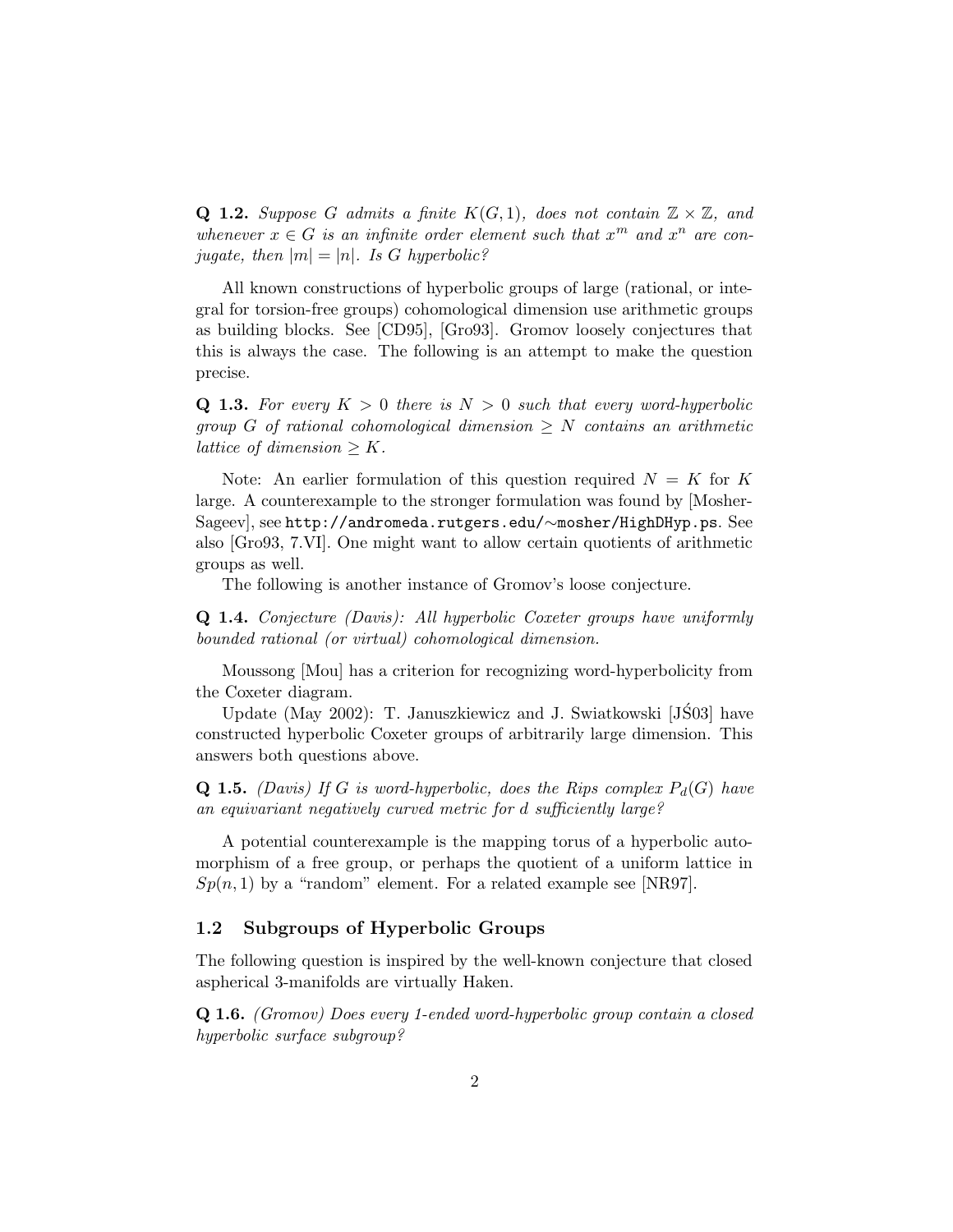And there is the opposite possibility:

Q 1.7. (Gromov) For a given n is there an example of a hyperbolic group of dimension n in which every infinite index subgroup is free? Or in which there are no (quasi-convex) subgroups with codimension  $\leq k$  for a given  $k \leq n-2$ .

Q 1.8. (Swarup) Suppose H is a finitely presented subgroup of a wordhyperbolic group G which has finite index in its normalizer. Assume that there is  $n > 0$  such that the intersection of n distinct conjugates of H is always finite. Is H quasi-convex in G?

The converse is a theorem [GMRS98]. A special case worth considering is when  $G$  splits over  $H$  when Gersten's converse of the combination theorem might be helpful.

Remark(Gitik): The problem is open even when  $H$  is malnormal in  $G$ .

**Q 1.9.** (Mitra) Let  $X_G$  be a finite 2-complex with fundamental group G. Let  $X_H$  be a cover corresponding to the f.p. subgroup H. Let  $I(x)$  denote the injectivity radius of  $X_H$  at x. Does  $I(x) \to \infty$  as  $x \to \infty$  imply that H is quasi-isometrically embedded in G ?

A positive answer to the above question for G hyperbolic would imply a positive answer to Q 1.8.

**Q 1.10.** (Canary) Let G be word-hyperbolic and H a f.p. subgroup of  $G$ . Suppose that for all  $g \in G$  there is  $n > 0$  such that  $g^n \in H$ . Does it follow that H has finite index in  $G$ ?

Yes if H is quasi-convex, since then  $\Lambda(H) = \Lambda(G)$ .

**Q 1.11.** (Whyte) Let  $\Gamma$  be a 1-ended hyperbolic group which is not virtually a surface group. Can every infinite index subgroup be free?

**Q 1.12.** (Whyte) Let  $\Gamma$  be a 1-ended hyperbolic group. Can a finite index subgroup of  $\Gamma$  be isomorphic to a subgroup of  $\Gamma$  of infinite index?

Note: torsion-free 1-ended hyperbolic groups are cohopfian [Sel97].

#### 1.3 Relative Questions

Q 1.13. (Swarup) Prove the combination theorem for relatively hyperbolic groups.

Update: Dahmani [Dah03] and Alibegović [Ali] have versions adapted for use to limit groups.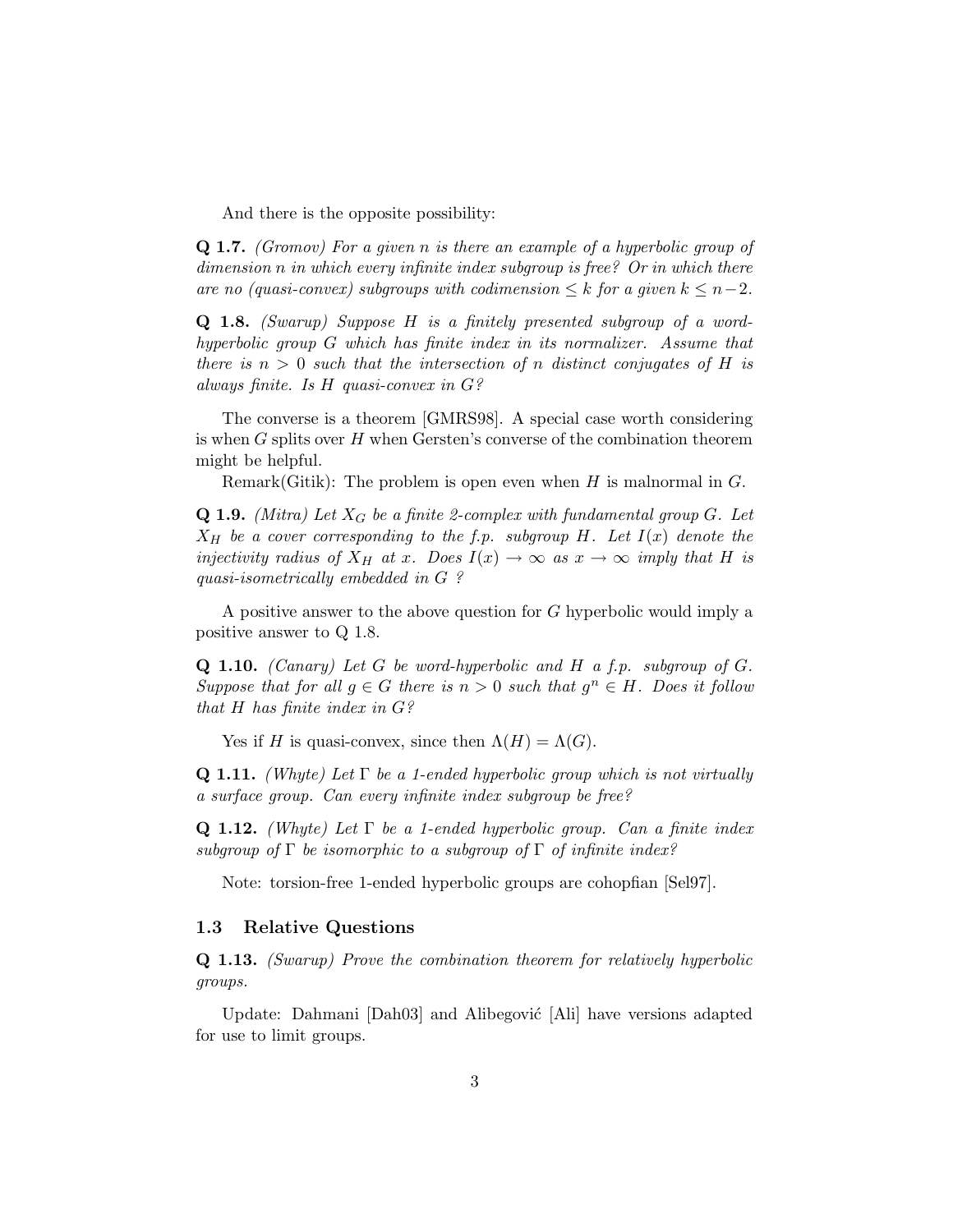**Q 1.14.** (Swarup) There is a theorem of Bowditch saying that if  $G$  acts on a compact metrizable space X so that the action is properly discontinuous and cocompact on triples, then  $G$  is a hyperbolic group and  $X$  is its boundary. State and prove the analog in which one allows parabolics.

Update: Answered by Asli Yaman [Yam04].

#### 1.4 Residual Finiteness

Q 1.15. Is every word-hyperbolic group residually finite?

#### Notes:

a) D. Wise [Wis] has constructed a finite 2-dimensional locally CAT(0) complex whose fundamental group is not RF.

b) Z. Sela [Sel99] showed that torsion-free word-hyperbolic groups are Hopfian.

c) M. Kapovich pointed out that there are non-linear word-hyperbolic groups. Start with a lattice  $G$  in quaternionic hyperbolic space and adjoin a "random" relation to get the desired group. Super-rigidity [GS92], [Cor92] says that every linear representation of  $G$  is either faithful or has finite image.

**Q 1.16.** (Dani Wise) Let  $G<sup>n</sup>$  denote the Cartesian product of n copies of the group G, and let  $rank(G^n)$  be the smallest number of generators of  $G^n$ . **Conjecture.** If G is word-hyperbolic then  $\lim_{n\to\infty} rank(G^n) = \infty$ .

The Conjecture is true if  $G$  is finite and nontrivial, as can be seen by a simple pigeon-hole argument. It is also true if  $G$  has a quotient for which the conjecture holds. In particular, it is true for groups that have a proper finite index subgroup.

The Conjecture is false if there is an epimorphism  $G \to G \times G$ . There is an example (Wise) of a 2-generator infinitely presented  $C'(\frac{1}{6})$  $\frac{1}{6}$ ) small cancellation group where the conjecture fails.

**Q 1.17.** (Dani Wise) Find "nice" (e.g.  $CAT(0)$ , automatic,...) groups where this conjecture fails.

#### 1.5 Algorithms

Q 1.18. (Epstein) Let G be a word-hyperbolic group and ∂G its boundary. Is there an algorithm to compute  $\check{H}^i(\partial G) \cong H^{i+1}(G,\mathbb{Z}G)$ ? In particular, is there an algorithm to decide whether  $\check{H}^i(\partial G) \cong \check{H}^i(S^2)$  for all i?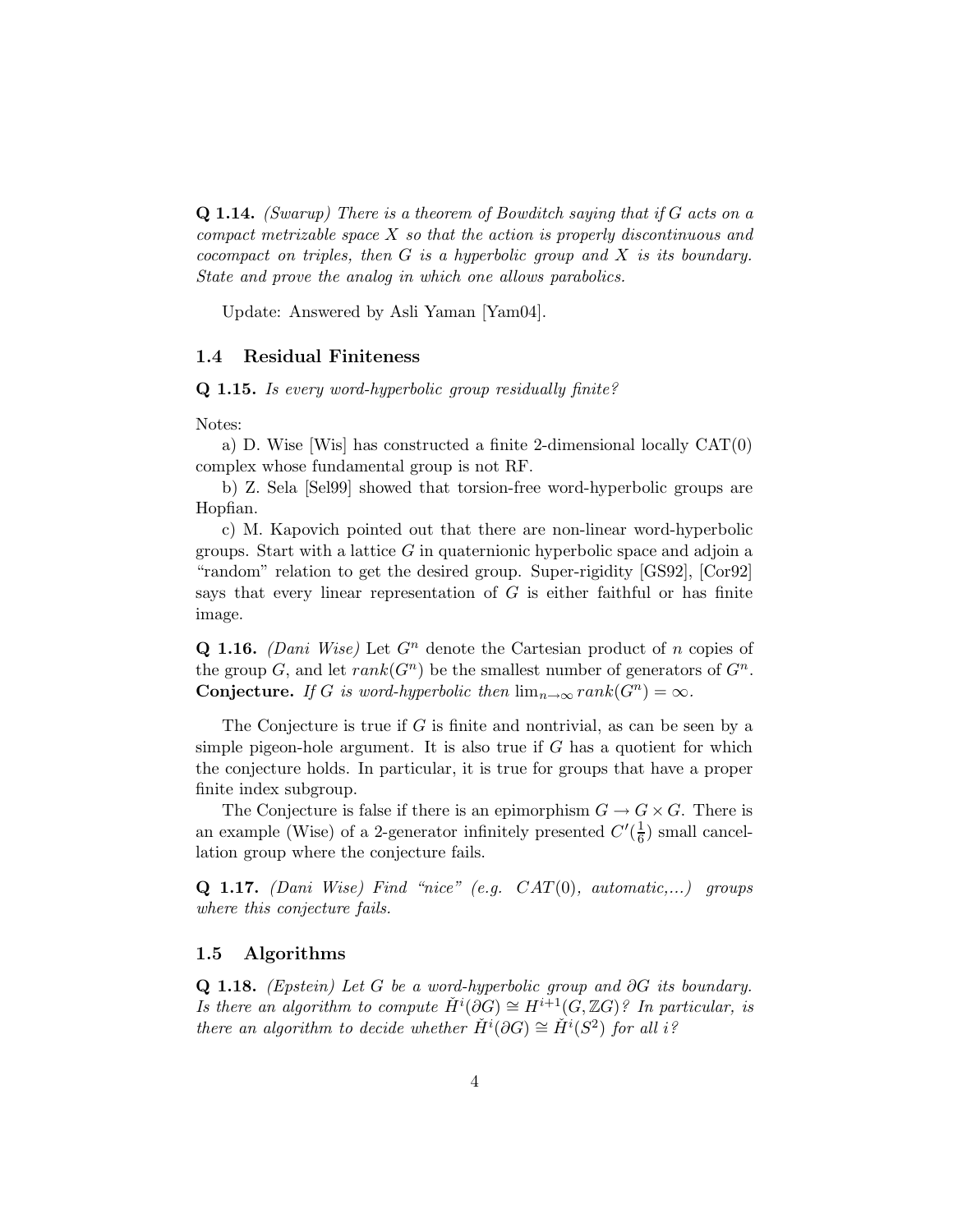If  $\partial G$  has the cohomology of  $S^2$  then it is homeomorphic to  $S^2$  [BM91] and modulo a finite normal subgroup  $G$  is conjecturally commensurable to a hyperbolic 3-manifold group.

Remark (Epstein, Sela) There is an algorithmic procedure to determine the number of ends (i.e.  $\check{H}^0(\partial G)$ ) of a hyperbolic group. First, one finds algorithmically an explicit  $\delta$  (of  $\delta$ -hyperbolicity). Then one finds an automatic structure, from which it can be immediately read if the group is finite or 2-ended. One can run an (enumeration) machine that terminates if the group nontrivially splits over a finite subgroup, i.e. if it has infinitely many ends. Finally, there is a machine (Gerasimov) that terminates if the group is 1-ended. This is based on the property of 1-ended hyperbolic groups with locally connected boundaries [BM91] that there is a universal bound on the length of a shortest path connecting points on a sphere  $S(R)$  at distance  $< 100 + 100\delta$  and disjoint from the sphere  $S(R - 10 - 10\delta)$ . It was proved by Bowditch [Bow98a] and Swarup [Swa96] that boundaries of 1-ended hyperbolic groups are locally connected.

Remark (Sela) For 1-ended torsion-free hyperbolic groups there is an algorithm based on Sela's work on the isomorphism problem to decide if the group splits over Z. This algorithm can be "relativized" to find the JSJ decomposition as well. The details of this have not appeared. The case of groups with torsion is open.

#### 1.6 Maps Between Boundaries

Q 1.19. (M. Mitra) Let G be a word-hyperbolic group and H a wordhyperbolic subgroup. Does the inclusion  $H \rightarrow G$  extend to a continuous map between the boundaries  $\partial H \to \partial G$ ?

A theorem of Cannon-Thurston (unpublished; for a proof in the setting of hyperbolic groups see [Mit98a]) says that this is the case when  $G$  is the fundamental group of a hyperbolic 3-manifold that fibers over  $S^1$  and H is the group of the fiber. The map  $S^1 \to S^2$  is surjective and it can be explicitly described in terms of the stable and unstable laminations of the monodromy. When the manifold is closed, the map is finite-to-1.

By a theorem of Mitra [Mit98b], if G is a graph of groups with one vertex group  $H$ , all vertex groups hyperbolic, and all edge-to-vertex monomorphisms quasi-isometric embeddings, then the answer is yes.

Q 1.20. (Swarup) Suppose G is a hyperbolic group which is a graph of hyperbolic groups such that all edge to vertex inclusions are quasi-isometric embeddings. Mitra shows that for each vertex group V inclusion  $V \hookrightarrow G$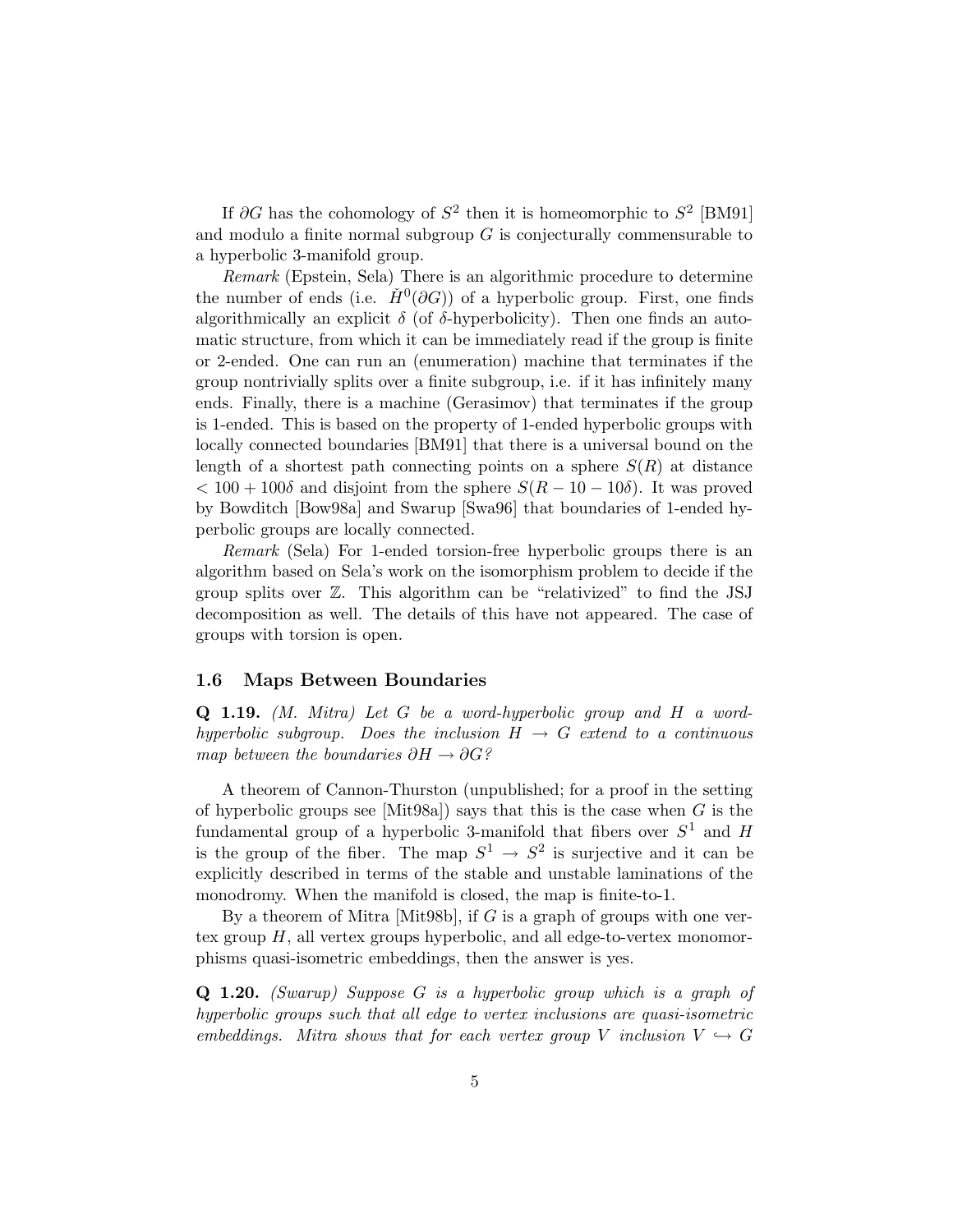induces a continuous Cannon-Thurston map  $\partial V \to \partial G$ . Describe the pointpreimages. In particular, show that the map is finite-to-one.

#### 1.7 Miscellaneous

Q 1.21. (Thurston) Is every closed hyperbolic 3-manifold finitely covered by one that fibers over the circle?

Q 1.22. (Jim Anderson) Can the fundamental group of a hyperbolic 3 manifold that fibers over the circle contain a subgroup that is locally free but not free?

There are such hyperbolic 3-manifolds, so the negative answer to this question would provide a counterexample to Q 1.21.

Richard Kent constructs an infinite family of examples. See http://www.math.utexas.edu/∼rkent/cuff

Q 1.23. (Ian Leary) Is there a version of the Kan-Thurston theorem using only  $CAT(-1)$  groups, or word hyperbolic groups? (The statement should be: for any finite simplicial complex X, there is a locally  $CAT(-1)$  polyhedral complex Y and a map  $Y \to X$  that is surjective on fundamental groups and induces an isomorphism on homology for any local coefficients on  $X$ .)

Q 1.24. (Ian Leary) Is there any restriction on the homotopy type of the quotient  $R_d(G)/G$  for G word hyperbolic?

Here  $R_d$  is the Rips complex, and d should be taken to be large (so that  $R_d(G)$  is a model for the universal proper G-space). Of course this space is a finite complex, but is there any other restriction on its homotopy type?

Background: Leary-Nucinkis [LN01b] proved that any complex has the homotopy type of  $EG/G$  for some discrete group G, where  $EG$  denotes the universal proper G-space. (This is a version of the Kan-Thurston theorem for  $EG$  instead of  $EG$ .)

Leary can answer the analogues of both questions above with  $CAT(0)$ in place of CAT(-1) or word hyp., as well as the 2-dimensional cases of both using either CAT(-1) groups or small cancellation groups. The trouble with getting to higher dimensions is that most proofs of Kan-Thurston type results use direct products to make higher dimensional groups.

Update (Jan 2005): Any homotopy type occurs  $[JS, Corollary 22.5].$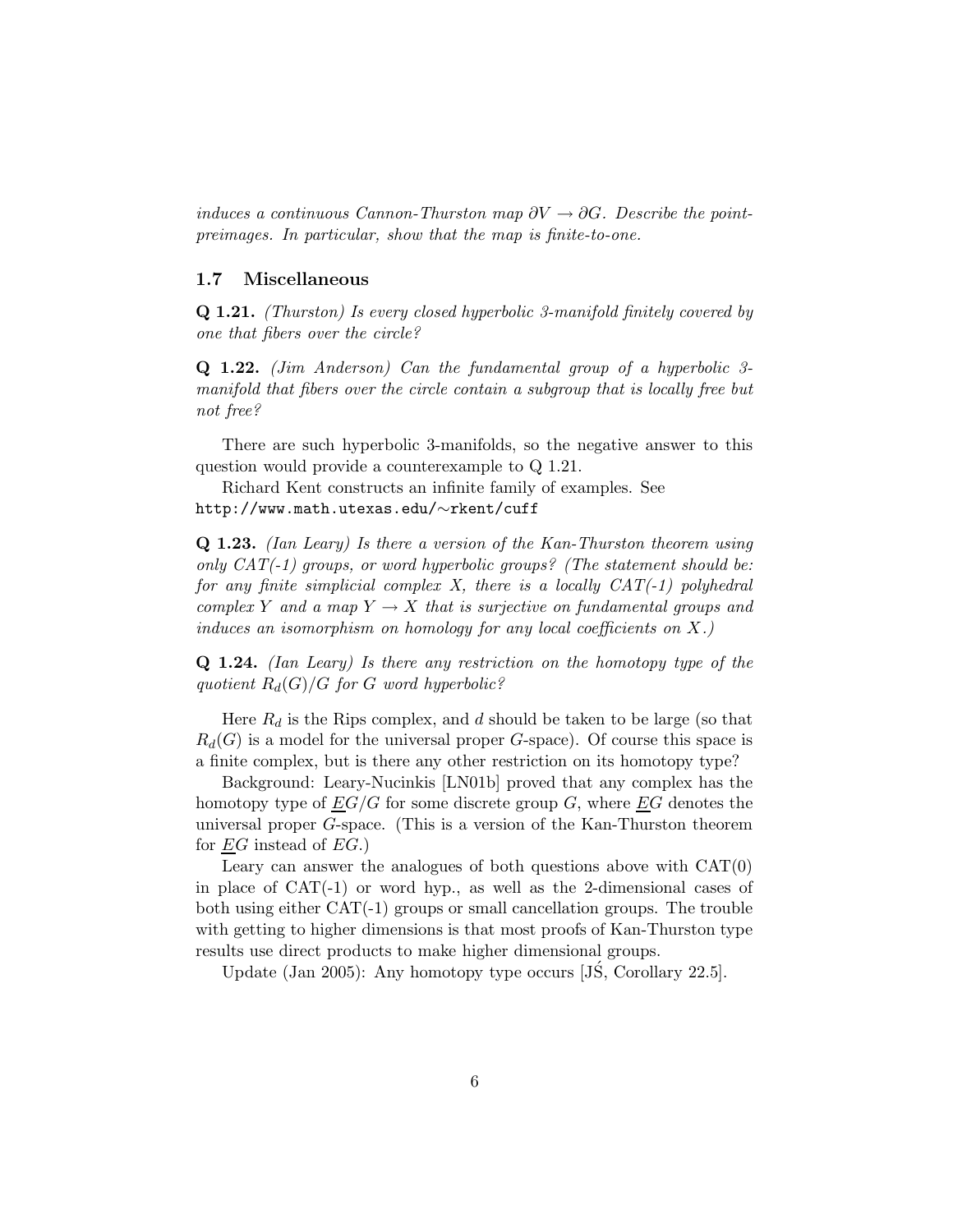### 2  $CAT(0)$  groups

**Q 2.1.** (Swarup) Is there a proof of Johannson's theorem that  $Out(\pi_1 M)$  is virtually generated by Dehn twists for  $M$  a Haken 3-manifold along the lines of Rips-Sela's theorem that  $Out(G)$  is virtually generated by Dehn twists for torsion-free 1-ended hyperbolic  $G$ ? Is this true for  $CAT(0)$  groups? In particular, if G is a  $CAT(0)$  group and  $Out(G)$  is infinite, does G admit a Dehn twist of infinite order?

By a Dehn twist we mean an automorphism  $\phi$  of the following form: either G splits as  $A *_{\mathbb{C}} B$ ,  $t \in \mathbb{C}$  is central,  $\phi(a) = a$  for  $a \in \mathbb{A}$  and  $\phi(b) = t^{-1}bt$ for  $b \in B$ ; or G is an HNN extension and  $\phi$  is defined similarly.

**Q 2.2.** (Gromov) If G admits a finite dimensional  $K(G, 1)$ , does G act properly discontinuously by isometries on a complete  $CAT(0)$  space?

Q 2.3. (Eilenberg-Ganea) Is there a group G of cohomological dimension 2 and geometric dimension 3?

Q 2.4. (Whitehead) Is every subcomplex of an aspherical 2-complex aspherical?

**Q 2.5.** (Exercise in [BGS85, p.2]) Take a closed surface S of genus  $\geq 2$ . Let  $V = S \times S$  and let  $\Sigma \subset V$  denote the diagonal. Let  $\tilde{V}$  be a nontrivially ramified finite cover of V along  $\Sigma$ . Then V has a natural piecewise hyperbolic  $CAT(0)$  metric. Show that  $\tilde{V}$  admits no  $C^2$ -smooth Riemannian metric with curvature  $K \leq 0$ .

Q 2.6. Suppose a group G acts properly discontinuously and cocompactly by isometries on two  $CAT(0)$  spaces X and Y. Croke-Kleiner have examples where the boundaries  $\partial X$  and  $\partial Y$  are not equivariantly homeomorphic. Is there a compact metric space Z and cell-like maps  $Z \to \partial X$ ,  $Z \to \partial Y$ ?

A surjective map between metric compacta is cell-like if each point preimage is cell-like. A compact metric space is cell-like if when embedded in the Hilbert cube  $I^{\infty}$  (or  $I^{n}$  if it is finite-dimensional) it is contractible in each of its open neighborhoods.

 $Q$  2.7. (D. Wise) Let G act properly discontinuously and cocompactly on a  $CAT(0)$  space (or let G be automatic). Consider two elements a, b of G. Does there exist  $n > 0$  such that either the subgroup  $\langle a^n, b^n \rangle$  is free or  $\langle a^n, b^n \rangle$  is abelian?

**Q 2.8.** Do  $CAT(0)$  (or (bi)automatic) groups satisfy the Tits alternative?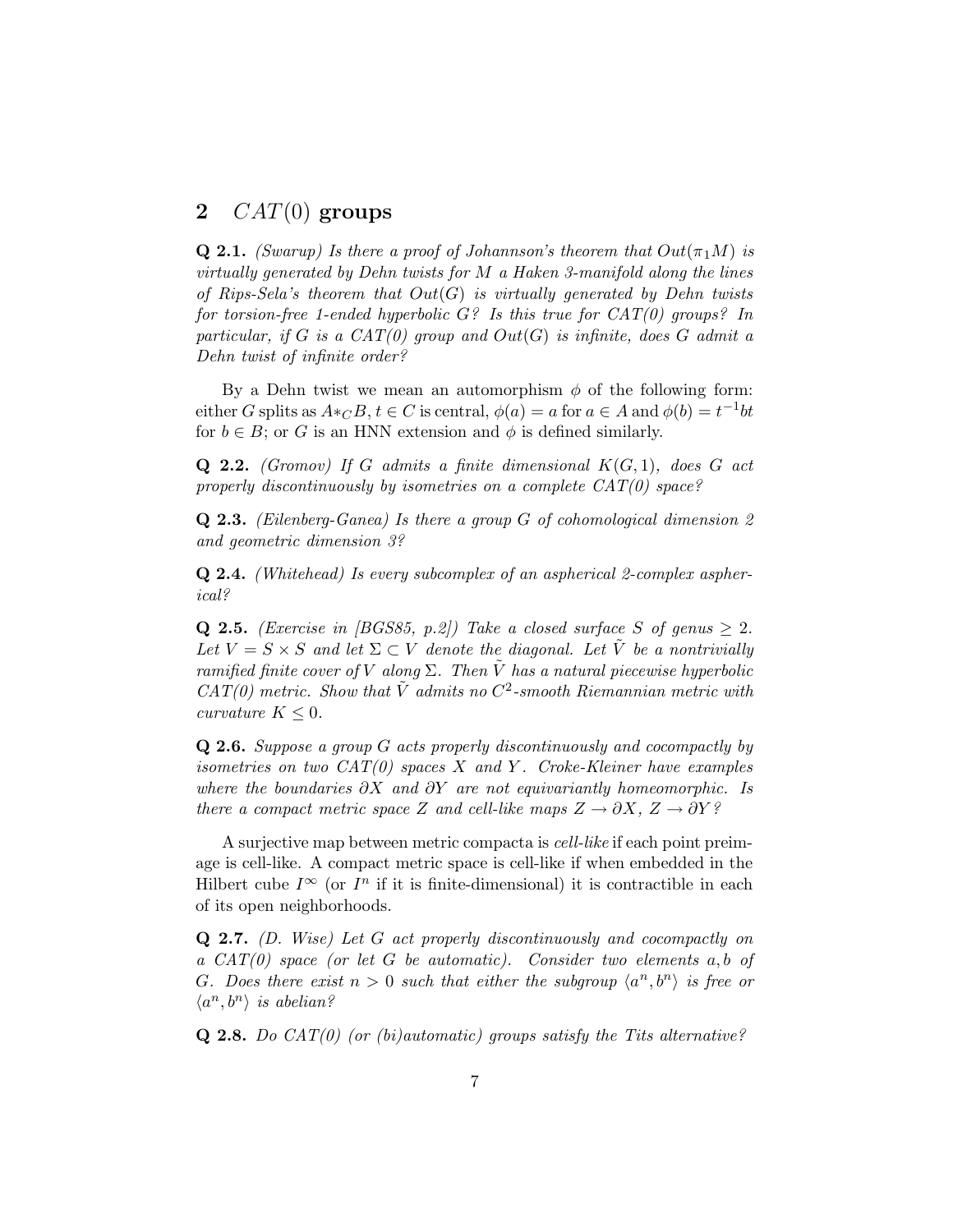#### **Q 2.9.** Does every Artin group have a finite  $K(G, 1)$ ?

Yes for Artin groups of finite type (meaning that the associated Coxeter group is finite) by the work of Deligne.

**Q 2.10.** (Bestvina) Let  $L_1, L_2, \cdots, L_n$  be a finite collection of straight lines in the plane  $\mathbb{R}^2$ . Does the fundamental group of

$$
X = \mathbb{R}^2 \times \mathbb{R}^2 \setminus \bigcup_{i=1}^n (L_i \times L_i)
$$

admit a finite  $K(\pi,1)$ ?

By  $[Del72]$  the answer is yes for simplicial arrangements. In general X is not aspherical, but in all examples one understands, X becomes aspherical after attaching finitely many  $\geq$  3-cells. It is not even known whether  $\pi_1(X)$ is torsion-free. A similar question can be asked about finite hyperplane arrangements in  $\mathbb{R}^m$ .

Update (Jan 2005, Suciu?): There is an example consisting of 5 lines (a square plus a general line through a vertex) where the fundamental group is the Stallings' example  $Ker$   $(f : F_2 \times F_2 \times F_2 \to \mathbb{Z})$  where f sends all 6 standard generators to  $1 \in \mathbb{Z}$ . This group is finitely presented but has infinitely generated  $H_3$ .



**Q 2.11.** (Eric Swenson) Let X be a proper  $CAT(0)$  metric space and G a finitely generated group that acts properly discontinuously by isometries on X.

1. Can G be an infinite torsion group? The expected answer is yes. Note (Yves de Cornulier): The answer is yes if the word "proper" is omitted above (as it was erroneously in earlier versions). The first Grigorchuk group is infinite torsion and  $a-(T)$ -meanable, so it acts properly on a Hilbert space.

2. If the action is cocompact, can G contain an infinite torsion subgroup? The expected answer is no.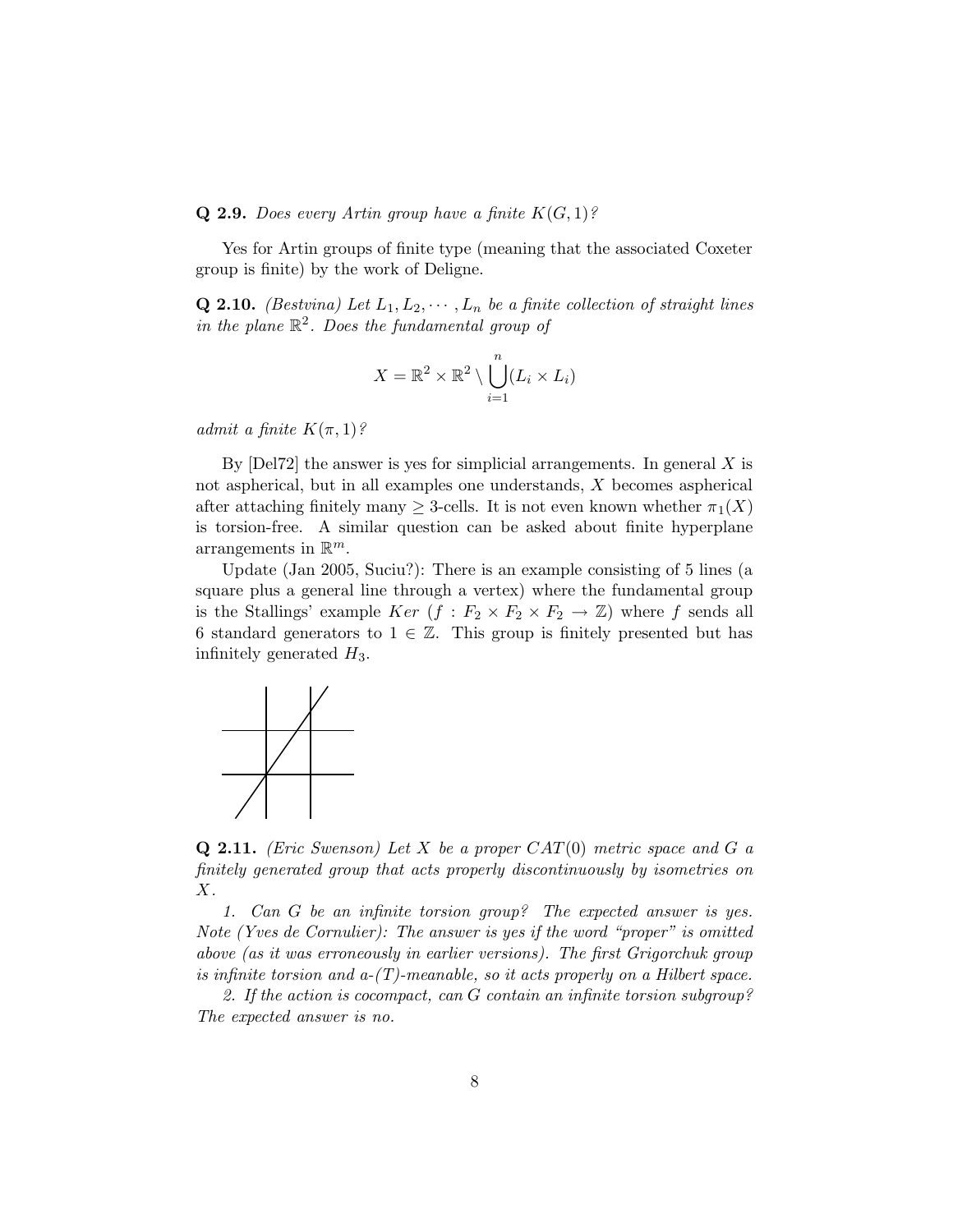Q 2.12. (Kim Ruane) Let G be a Coxeter group, e.g. right-angled, and assume that G acts properly discontinuously and by isometries on a  $CAT(0)$ space  $X$ . How is  $X$  different from the Coxeter complex? Specifically:

Suppose that  $H$  is a special subgroup of  $G$ . Is there a closed convex subset of  $X$  on which  $H$  acts cocompactly?

#### Q 2.13. (Ruth Charney) Classify Coxeter groups up to isomorphism.

Interesting examples of isomorphic Coxeter groups (and Artin groups) with non-isomorphic diagrams were given in [BMMN02]. In the opposite direction, conditions under which isomorphism of groups implies isomorphism of diagrams were given in [CD00], [Rad03], [Kau02].

Q 2.14. (Ruth Charney) Classify Artin groups up to isomorphism.

Q 2.15. (Ruth Charney) Are all finite type Artin groups linear?

Braid groups are linear by the work of Bigelow [Big01] and Krammer [Kra02].

Update: A.M. Cohen and D.B. Wales [CW02] and independently F. Digne [Dig03] show that the answer is yes.

**Q 2.16.** (Ruth Charney) Are all [finite type] Artin groups  $CAT(0)$ ?

The answer is yes for small numbers of generators by the work of Krammer, Tom Brady, Jon McCammond, Robert Bell. The question is open even for braid groups.

Q 2.17. (Ruth Charney) Are all Artin groups automatic?

**Q 2.18.** (Ross Geoghegan) Let M be a proper  $CAT(0)$  space. We say that M is almost geodesically complete if there is  $R \geq 0$  such that for all  $a, b \in M$ there is an infinite geodesic ray starting at a and passing within R of b.

If  $Isom(M)$  acts cocompactly on M, is M almost geodesically complete?

Note: It is a theorem of Ontaneda [Ont] that if a discrete group acts cocompactly by isometries on M and if  $H_c^*(M) \neq 0$  then M is almost geodesically complete.

**Q 2.19.** (Dani Wise) A triplane is a CAT $(0)$  space obtained by gluing together three Euclidean half-planes along their boundaries. Say that a  $CAT(0)$  space X has *isolated flats* if X does not contain an isometrically embedded triplane.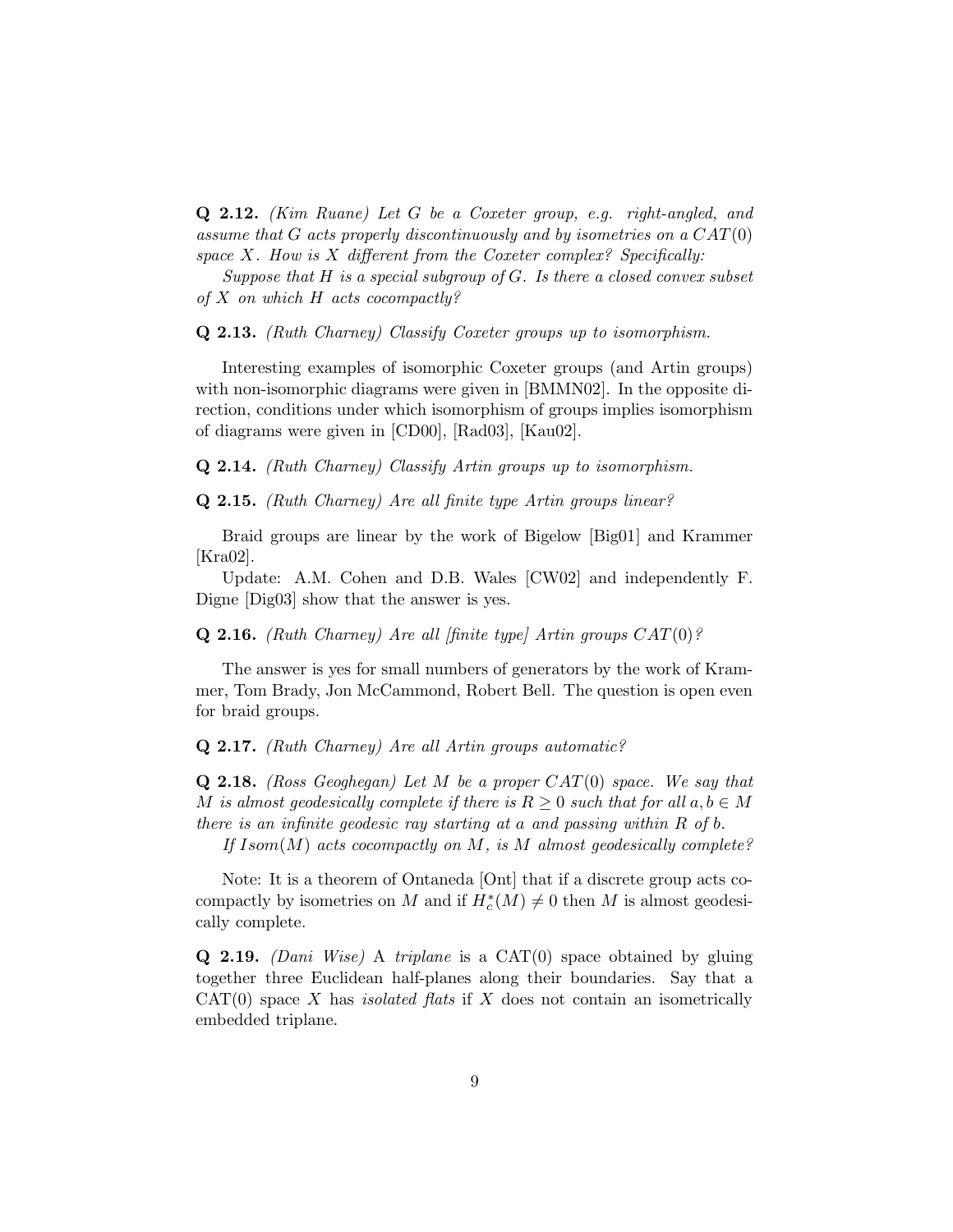Let G act on a CAT $(0)$  space X. Recall that a subgroup H is quasiconvex relative to this action provided that for a point  $x \in X$  there is a constant K such that for any two points in the orbit  $Hx$ , the geodesic connecting these points lies in the K-neighborhood of  $Hx$ .

Conjecture: Let G act properly discontinuously and cocompactly on a  $CAT(0)$  space X with isolated flats. Let H be a finitely generated subgroup of  $G$ . Then the inclusion of  $H$  in  $G$  is a quasi-isometric embedding if and only if H is a quasiconvex subgroup relative to the action of  $G$  on X.

Notes: C.Hruska [Hru] has proven this conjecture in the case that  $X$  is a  $CAT(0)$  2-complex. A counterexample, without the isolated flats condition, is provided by  $G = F_2 \times \mathbb{Z} = \langle a, b \rangle \times \langle t \rangle$  and  $H = \langle at, bt \rangle$  with the usual action of G on  $(tree) \times \mathbb{R}$ . H is not quasi-convex since the intersection  $H \cap \langle a, b \rangle$  is not finitely generated (see [Sho91]).

### 3 Free Groups

Q 3.1. (Hanna Neumann Conjecture) If A and B are nontrivial subgroups of a free group, then  $rk(A \cap B) - 1 \leq (rk(A) - 1)(rk(B) - 1)$ .

Hanna Neumann showed [Neu56]  $rk(A \cap B)-1 \leq 2(rk(A)-1)(rk(B)-1),$ and R.G. Burns [Bur71] strengthened the inequality to  $rk(A \cap B) - 1 \leq$  $2(rk(A) - 1)(rk(B) - 1) - \min(rk(A) - 1, rk(B) - 1)$ . In many cases, the conjecture holds, see [Neu90], [Dic94], [Tar96].

**Q 3.2.** (Swarup) If G is a Fuchsian group, define area(G) to be the area of the convex core of  $\mathbb{H}^2/A$ . Since area(A) =  $2\pi(rk(A)-1)$  for Fuchsian groups which are free, the Hanna Neumann Conjecture can be phrased in terms of free Fuchsian groups:  $2\pi area(A \cap B) \leq area(A)area(B)$  whenever A and B are nontrivial free subgroups of a Fuchsian group. Prove such inequalities (possibly with a worse constant) for (not necessarily free) torsion-free quasiconvex subgroups of a quasi-convex Kleinian group in  $\mathbb{H}^n$ , where area is replaced by the n-dimensional volume of the convex core.

**Q 3.3.** (*J. Cornick*) If G is f.g. and the homological dimension hd  $G = 1$ , is G free?

#### 3.1 Limit groups (Zlil Sela)

The definition of limit groups involves group actions on R-trees and is given by Sela in his work on equations and inequalities over free groups. It is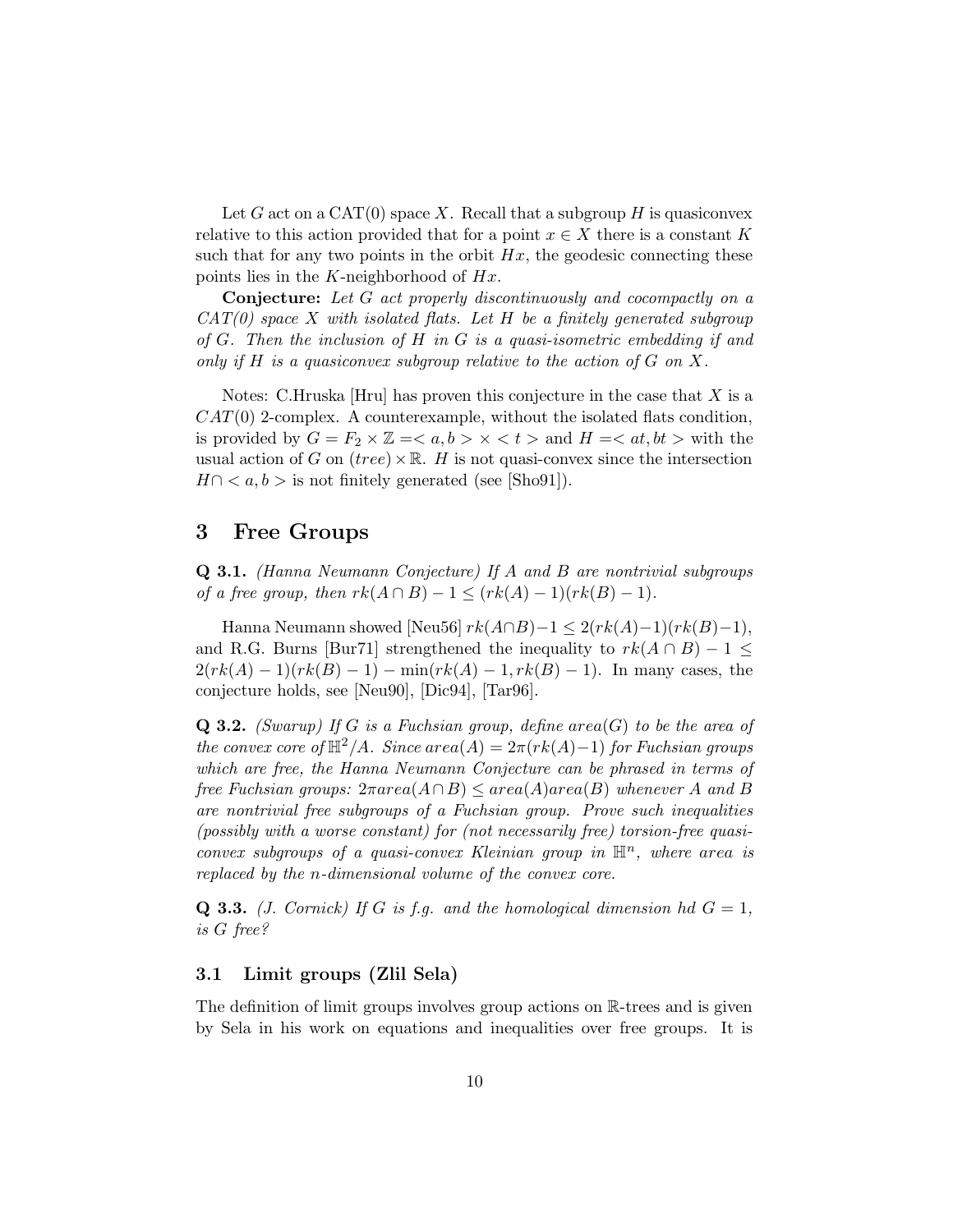a nontrivial theorem that a group G is a limit group iff it is  $\omega$ -residually free, i.e. for any finite subset  $F$  of  $G$  there is a homomorphism from  $G$  to a free group whose restriction to  $F$  is injective. Every limit group is finitely presented.

Q 3.4. Conjecture. A finitely generated group admits a free action on an  $\mathbb{R}^n$ -tree for some n iff it is a limit group.

Update: This is false. There are f.p. groups that act freely on a  $\mathbb{Z}^2$ -tree and are not limit groups.

Q 3.5. Conjecture. Limit groups are  $CAT(0)$ .

**Q 3.6.** Characterize groups of the form  $F_m *_{\mathbb{Z}} F_n$  which are limit groups.

Q 3.7. Characterize 1-relator groups which are limit groups.

**Q 3.8.** (Swarup) Show that a limit group is relative hyperbolic w.r.t its maximal abelian subgroups of rank bigger than one.

Sela showed that limit groups that contain no  $\mathbb{Z} \times \mathbb{Z}$  are hyperbolic. Update: This was proved by Dahmani [Dah03] and Alibegović [Ali].

#### 3.2 Definable sets in  $F_n$  (Zlil Sela)

A subset S of  $F_n^k$  is *definable* if there is a first order sentence with k variables  $x_1, x_2, \dots, x_k$  which is true iff  $(x_1, x_2, \dots, x_k) \in S$ .

Q 3.9. Conjecture. Let  $n > 1$ . The set

 $\{(x_1, x_2, \dots, x_n) \in F_n^n | x_1, x_2, \dots, x_n \text{ is a basis of } F_n\}$ 

is not definable.

**Q 3.10. Conjecture.** The only definable subgroups of  $F_n$  are cyclic and the entire group.

#### 3.3 Genus in free groups (Zlil Sela)

The genus of an element x in the commutator subgroup of  $F_n$  is the smallest g such that we may write  $x = [y_1, y_2][y_3, y_4] \cdots [y_{2g-1}, y_{2g}]$  for some  $y_i \in F_n$ . Thus there is a map of the surface of genus g and one boundary component into the rose with boundary corresponding to  $x$ . Applying an automorphism of the surface produces other ways of writing x as a product of  $g$  commutators, and we call all such *Nielsen equivalent*. One knows that there is a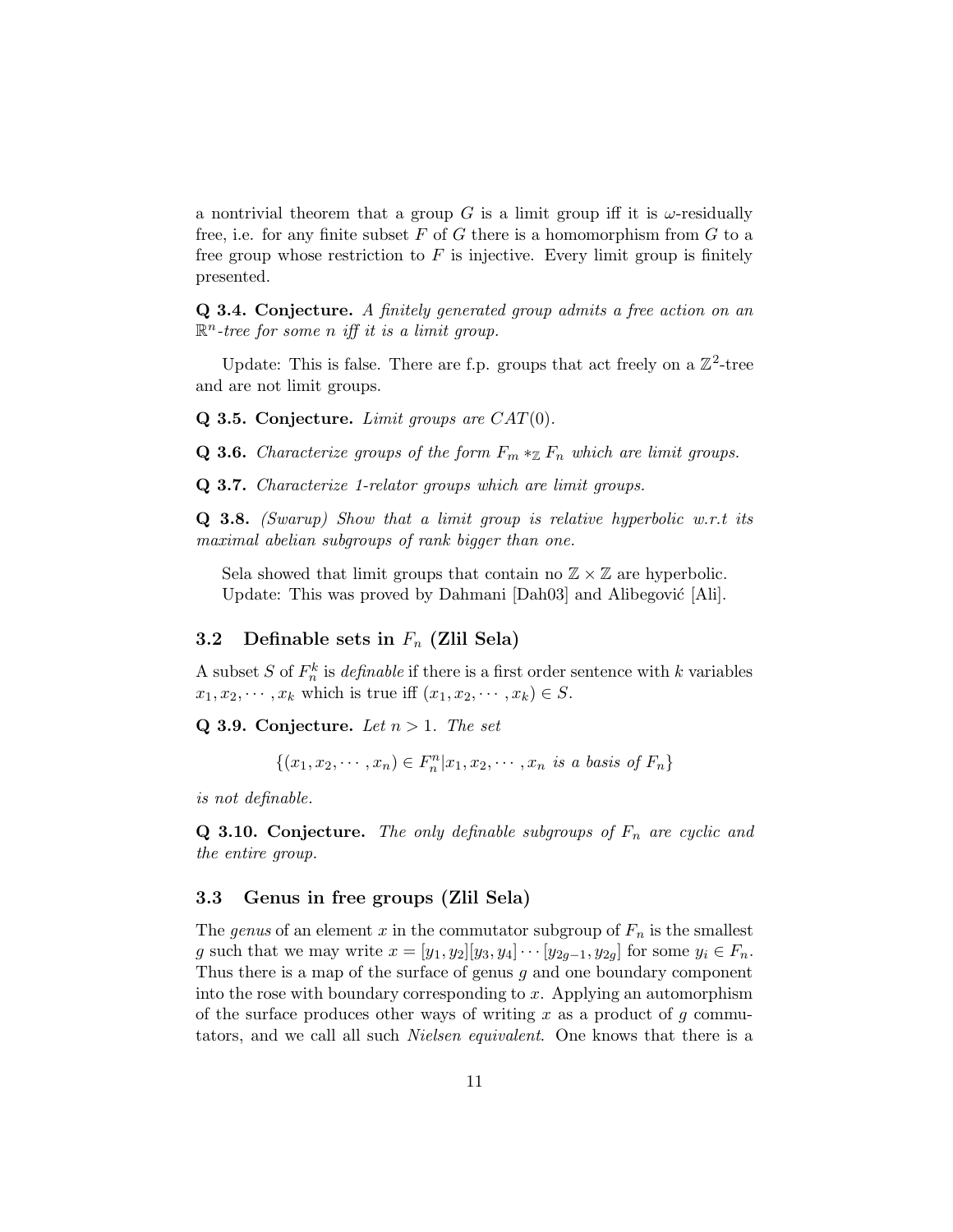uniform bound  $f(g)$  (independent of x) to the number of Nielsen equivalence classes in which an element of genus g can be written as a product of g commutators.

**Q 3.11.** Give an explicit upper bound for  $f(g)$ .

### 4 Transformation Groups

**Q 4.1.** (de la Harpe) Is  $PSL_2(\mathbb{R})$  a maximal closed subgroup of  $Homeo_+(S^1)$ ?

**Q 4.2.** Is there a proper closed subgroup of  $Homeo_+(S^1)$  that acts transitively on (unordered) 4-tuples? Or k-tuples  $(k \neq 3)$ ? Relation to earthquakes?

Update: The question makes sense when  $S^1$  is replaced by a Peano continuum. In this context A. Yaman obtained a negative answer for many Peano continua.

Q 4.3. (Christian Skau) There are many examples of groups acting on nonhomogeneous compacta with all orbits dense (boundaries of word-hyperbolic groups, limit sets of Kleinian groups). Are there such examples with group  $=\mathbb{Z}$  (or amenable group)?

Update: Gregory Hjorth showed that any countable group admits such an action.

Q 4.4. (Swarup) Suppose G is a 1-ended finitely presented group that acts on a compact connected metric space X as a convergence group. What can be said about  $G$  if  $X$  has cut points? Does  $X$  have to be locally connected? The model theorem of Bowditch [Bow99] and Swarup [Swa96] says that if G is word hyperbolic, then  $X$  is locally connected and doesn't have cut points. In another interesting case, when G is a geometrically finite Kleinian group and X its limit set, cut points can arise, for example if G splits over a parabolic subgroup.

Update: See [Bow98b].

### 5 Kleinian Groups

**Q 5.1.** (Jim Anderson) If G is a group of isometries of  $\mathbb{H}^n$ , denote by  $Ax(G)$ the set of axes of the elements of G. If  $G_1$  and  $G_2$  are finitely generated and discrete, does  $Ax(G_1) = Ax(G_2)$  imply that  $G_1$  and  $G_2$  are commensurable?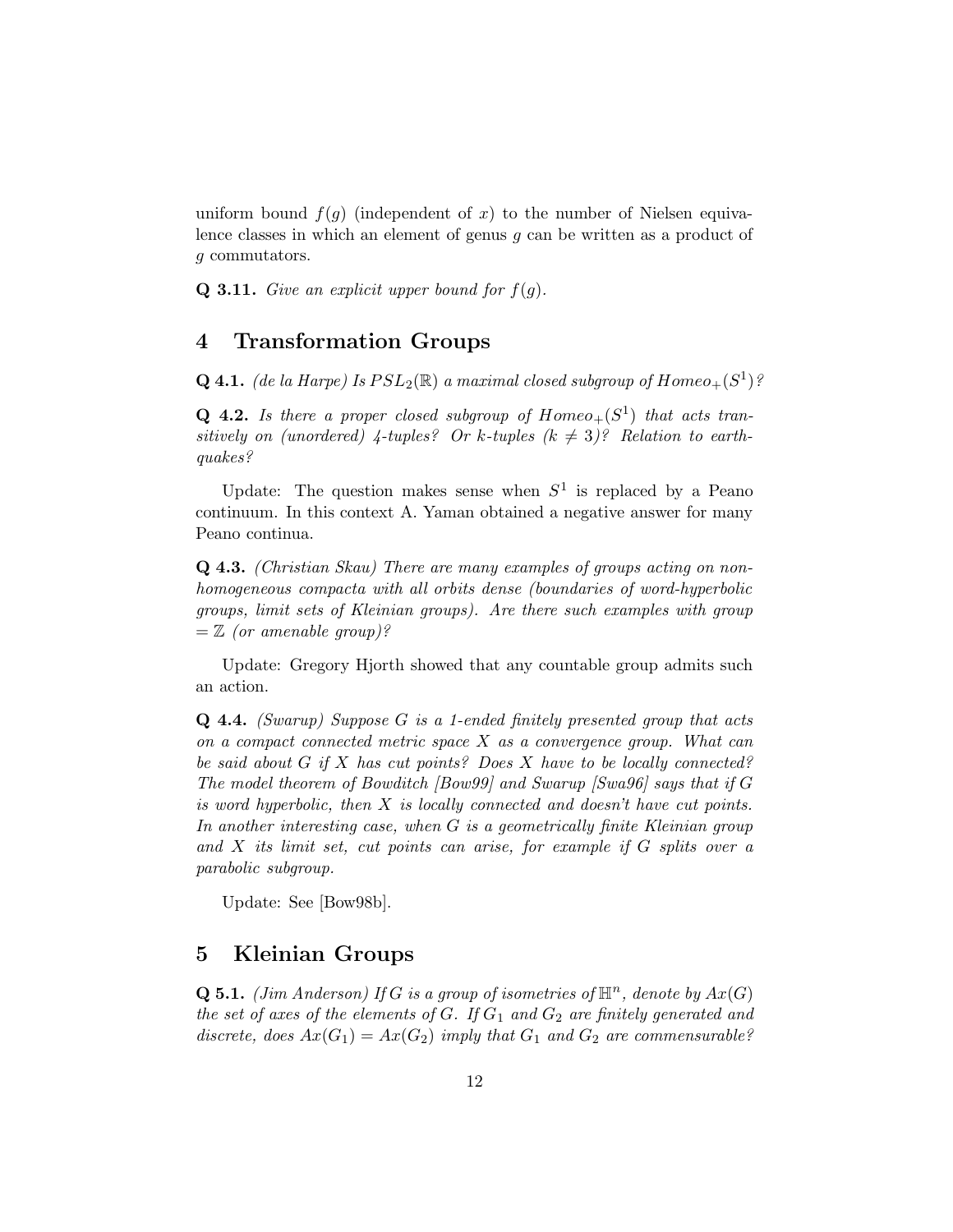This is motivated by a result of G. Mess (preprint 1990) that two Fuchsian groups with the same nonempty set of simple axes are commensurable. The answer is yes if  $n = 2$  and  $G_1, G_2$  are arithmetic by [LR98].

**Q 5.2.** (G. Courtois, Gromov) Let  $M = \mathbb{H}^n/\Gamma$  be a closed hyperbolic manifold with  $n \geq 3$ . Does there exist a faithful non-discrete representation  $\rho : \Gamma \to Isom_+({\mathbb{H}}^n)$  (same n)?

The answer is yes (for certain manifolds) if the target is  $Isom_+(\mathbb{H}^{n+1})$ (Kapovich – use bending deformations), and also by Goldman's thesis if  $n = 2$ . In the case of  $n = 3$  (Kapovich, Reid), if  $M = \mathbb{H}^3/\Gamma$  and the tracefield of Γ admits a real Galois conjugate, then this can be used to induce a non-discrete faithful representation of Γ with real character. For example any arithmetic Kleinian group derived from a quaternion algebra over a field of degree at least 3 has such a real representation.

Update (Nathan Dunfield): The answer is no for certain hyperbolic 3 manifolds. In particular, there is an orientable compact 3-manifold with a unique irreducible representation into  $S(0,1)$  up to conjugacy in  $O(3,1)$ . (All other representations have finite abelian image). The example in question is the 3rd smallest hyperbolic 3-manifold known (sometimes called as "Vol3" or "m007 $(3,1)$ " in SnapPea parlance). It is described in detail by A. Reid in  $[Rei95]$  where it is the manifold  $M$  of section 4. The method Reid describes for finding explicitly the matrices of the discrete faithful representation can be tweaked a little to see that it is actually the only irreducible representation. The (unique) double cover of  $M$  also has a unique rep to SO(3,1). This example also has no 2-torsion in  $H_1$  so actually has a unique irreducible rep into  $O(3,1)$ .

**Q 5.3.** (Ed Taylor) Does there exist a constant  $c > 0$  such that the limit set of every non-classical Schottky group has Hausdorff dimension  $\geq c$ .

Q 5.4. (Marden Conjecture) A torsion-free f.g. Kleinian group in dimension 3 is topologically tame, i.e. the quotient 3-manifold is the interior of a compact 3-manifold.

Update: Proved by Ian Agol [Ago] and Calegari-Gabai [CG].

Q 5.5. (Misha Kapovich) Suppose that G is a finitely generated Kleinian group in  $Isom(\mathbb{H}^n)$ . Is it true that

$$
\delta(G) \leq vcd(G)
$$

with equality iff G preserves a totally geodesic subspace  $\mathbb{H}^k \subset \mathbb{H}^n$  so that  $\mathbb{H}^k/G$  is compact?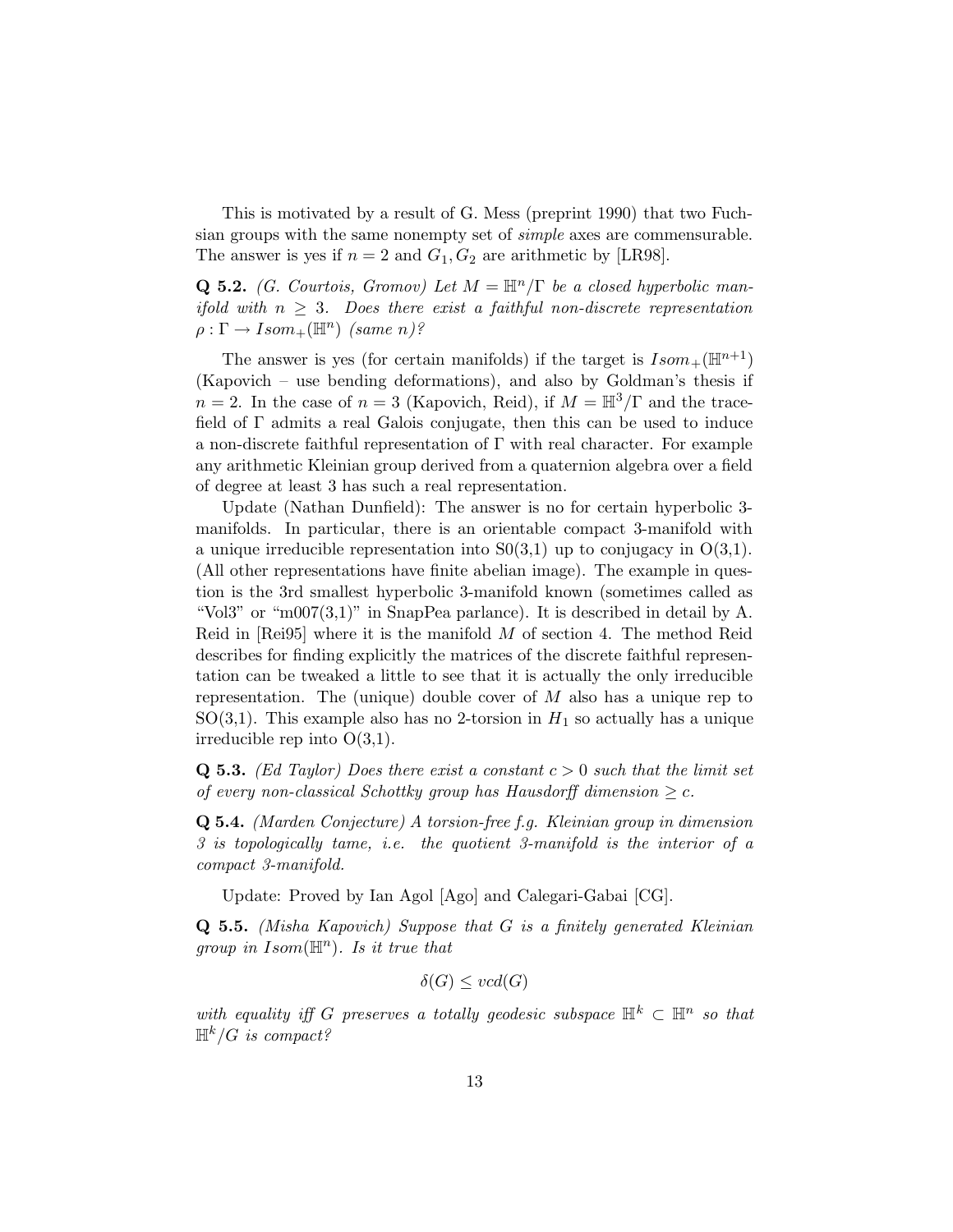Here  $\delta(G)$  is the exponent of convergence of G and vcd is the virtual cohomological dimension. Note that the answer is positive for geometrically finite groups.

A weaker form of this question is:

**Q 5.6.** (Misha Kapovich) Is there  $\epsilon > 0$  so that  $\delta(G) < \epsilon$  implies that G is virtually free?

Q 5.7. (Misha Kapovich) Is there a finitely-generated discrete subgroup of  $SO(n,1)$  whose action on the limit set is not ergodic? Is not recurrent?

Note that there are examples of finitely generated discrete subgroups of  $SU(2,1)$  which do not act ergodically on the limit set (however in that example the action is recurrent).

**Q 5.8.** (Misha Kapovich – a variation on a question of Bridson). Suppose that  $G \subset SL(n,\mathbb{R})$  is a discrete subgroup of type  $FP_{\infty}$  (over  $\mathbb{Z}$ ). Is it true that G contains only finitely many G-conjugacy classes of finite subgroups?

Note that there are examples (Feighn-Mess) where  $G$  is a linear group of type  $FP_k$  for arbitrarily large (but finite) k so that G contains infinitely many conjugacy classes of finite order elements.

Update: Counterexamples are constructed in [LN03].

#### 6 Finiteness properties

**Q 6.1.** (Ian Leary) Suppose G is virtually of type FP over the field  $F_p$  of p elements, and let g be an element of order p. Is the centralizer of g in G also virtually of type FP over  $F_p$ ?

If G acts cocompactly on an  $F_p$ -acyclic space X, then the centralizer of g acts cocompactly on  $X<sup>g</sup>$  = the set of fixed points of g, which is also  $F_p$ -acyclic by Smith theory. So in this case the answer is yes.

Q 6.2. (Ian Leary) Is there a group of finite vcd that does not act with finite stabilizers on an acyclic complex of dimension equal to its vcd?

This question is sometimes called Brown's conjecture, although more often Brown's conjecture is taken to be the question of whether there is a universal proper G-space of dimension equal to the vcd. The answer to this latter question is "no" — Leary and Nucinkis have examples for each  $n$  of groups for which the vcd is  $2n$  but the minimal dimension of the universal proper G-space is 3n.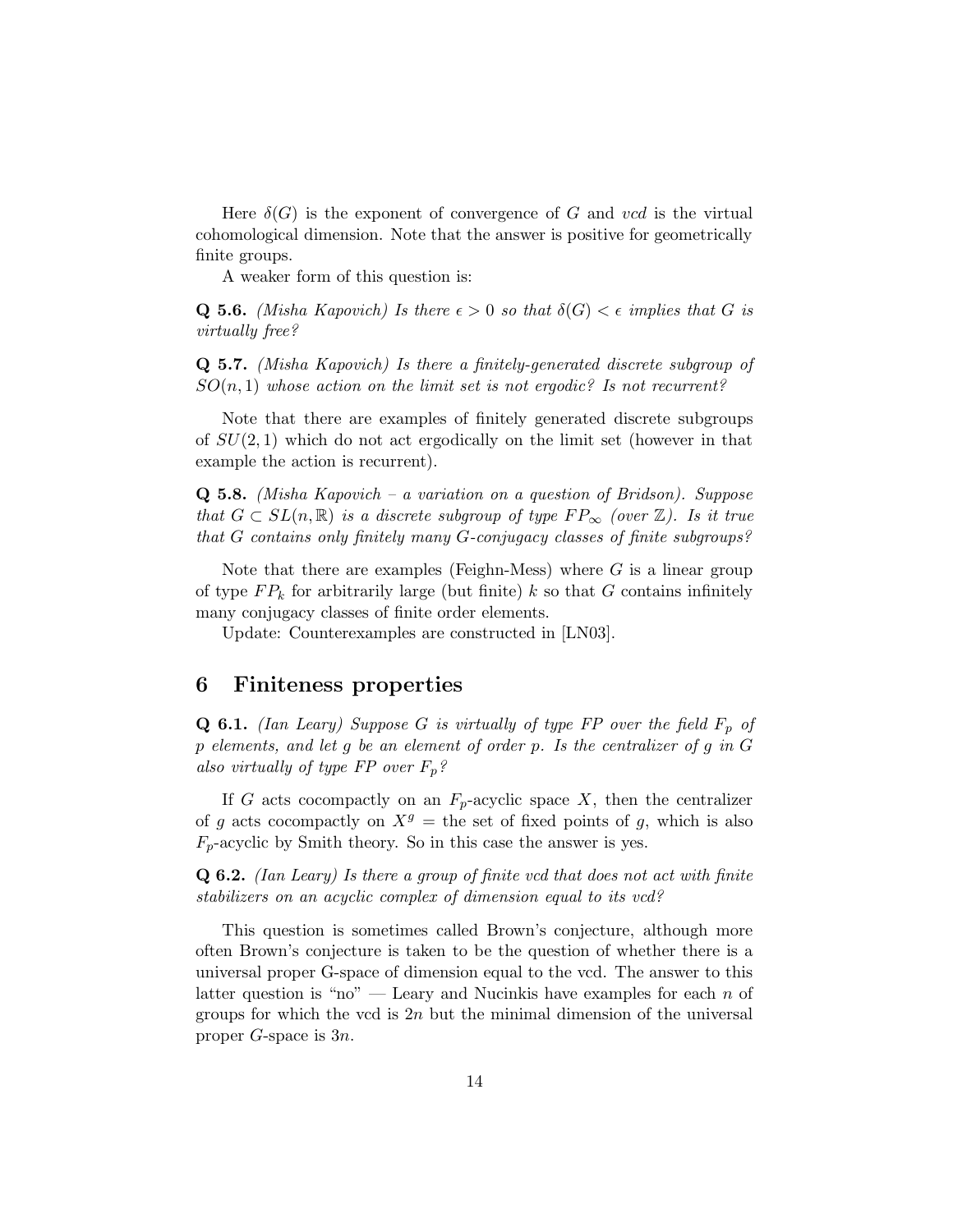Q 6.3. (Peter Kropholler) If G is FP over the rationals, is there a bound on the orders of finite subgroups of G?

Kropholler showed that this was the case for any G that is both (a) of finite rational cohomological dimension and (b) type  $FP_{\infty}$  over the integers.

This can be extended to the case when G is only assumed to be  $FP_n$ over the integers, for  $n = cd_{\mathbb{Q}}G$ . [LN01a].

# 7 Splittings, Accessibility, JSJ Decompositions

Q 7.1. (Potyagailo) Let  $G \subset SO_+(n,1)$  be a geometrically finite, torsionfree, non-elementary Kleinian group. Say that G splits over an essentially non-maximal parabolic subgroup  $C \subset G$  as  $G = A *_{C} B$  (resp.  $G = A *_{C}$ ) if C is contained in a parabolic subgroup  $C'$  of higher rank such that  $C'$  is not conjugate to a subgroup of A or B.

Is the following true: G is co-Hopfian iff it does not split over trivial or essentially non-maximal parabolic subgroup? Note that the latter condition is equivalent to saying that the parabolic splittings are K-acylindrical (in the sense of Z.Sela) for a uniformly bounded K.

Update: Answered in [DP03].

Q 7.2. (Swarup) Let G be a finitely presented group. Consider a maximal graph of groups decomposition of G with finite edge groups and pass to the collection of vertex groups. For each vertex group consider a maximal graph of groups decomposition with 2-ended edge groups and pass to the collection of vertex groups. Then split again along finite groups, then along two-ended groups etc.

Conjecture 1: There is a finitely presented group for which this process never terminates.

Conjecture 2 (Strong Accessibility): For hyperbolic groups (and for  $CAT(0)$  groups) this process always terminates.

Delzant-Potyagailo proved Strong Accessibility for hyperbolic groups without 2-torsion [DP01].

Note: For CAT(0) groups it would be natural to allow splittings over virtually abelian subgroup in the process. For general f.p. groups splittings over slender (small?) subgroups should be allowed.

Q 7.3. (Sageev) Is there a f.p. 1-ended group G with  $G \cong G^* \mathbb{Z}$ ?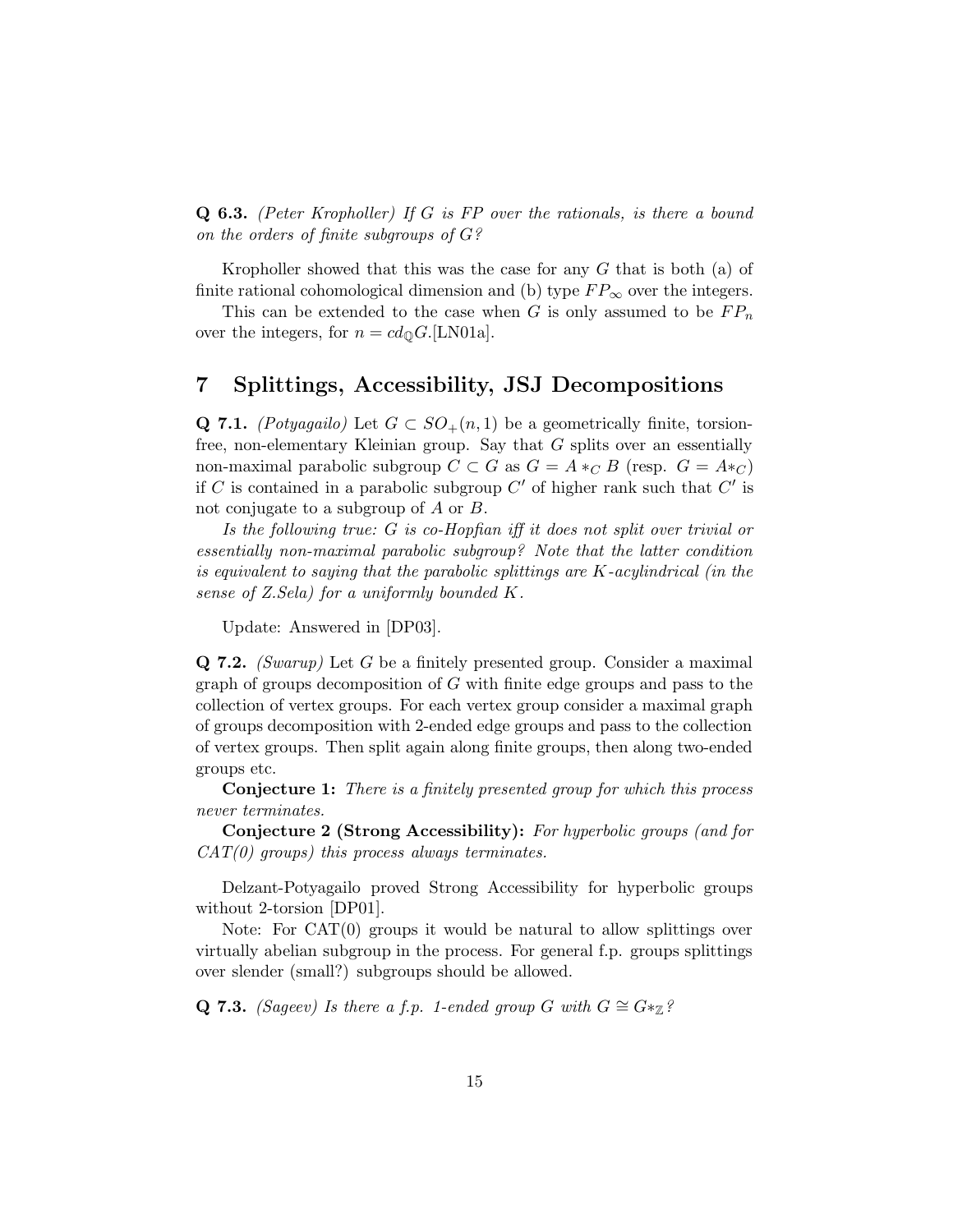Note (Mitra) that such G could not be co-Hopfian. In particular, G could not be torsion-free hyperbolic, by a theorem of Z. Sela [Sel97].

Q 7.4. (Swarup) Show that the JSJ decomposition of a Haken 3-manifold M depends only on  $\pi_1 M$  and not on the peripheral structure. Deduce Johannson's deformation theorem: A homotopy equivalence  $M \to N$  between Haken manifolds can be deformed so it induces a homeomorphism between non-SFS components of the JSJ decompositions and induces a homotopy equivalence between SFS pieces.

Update: This is answered by Scott-Swarup [SS01].

**Q 7.5.** (Papasoglou) Is there a f.p. torsion-free group  $G$  that does not split over a virtually abelian subgroup, but has infinitely many splittings over  $F_2$ ?

This question is motivated by the fact that an irreducible atoroidal closed 3-manifold has only finitely many incompressible surfaces of any fixed genus.

# 8 General Questions

Q 8.1. (Eilenberg-Ganea) Is there a group G of cohomological dimension 2 and geometric dimension 3?

Q 8.2. (Shalen) If a finitely presented group G acts nontrivially (i.e. without global fixed points) on an R-tree, does it act nontrivially on a simplicial tree?

Q 8.3. (Mohan Ramachandran) See [NR01] for motivation. Consider the following two properties of a finitely presented group  $G$ :

 $(A)$  G virtually splits, i.e. some finite index subgroup of G admits a nontrivial action on a simplicial tree.

 $(B)$  Let X be a finite complex with fundamantal group G. Then some covering space of X has at least two ends.

Most garden-variety groups satisfy both  $(A)$  and  $(B)$ . Groups that satisfy property  $(T)$  satisfy neither  $(A)$  nor  $(B)$ .

To what extent are  $(A)$  and  $(B)$  equivalent?

The question makes sense for finitely generated groups as well.

**Q 8.4.** (Bowditch) Let  $\Gamma$  be the Cayley graph of an infinite finitely generated group. Does there exist  $K > 0$  such that for all  $R > 0$  and all vertices  $v \in \Gamma \setminus B(R)$  there is an infinite ray from v to  $\infty$  which does not enter  $B(R - K)$ .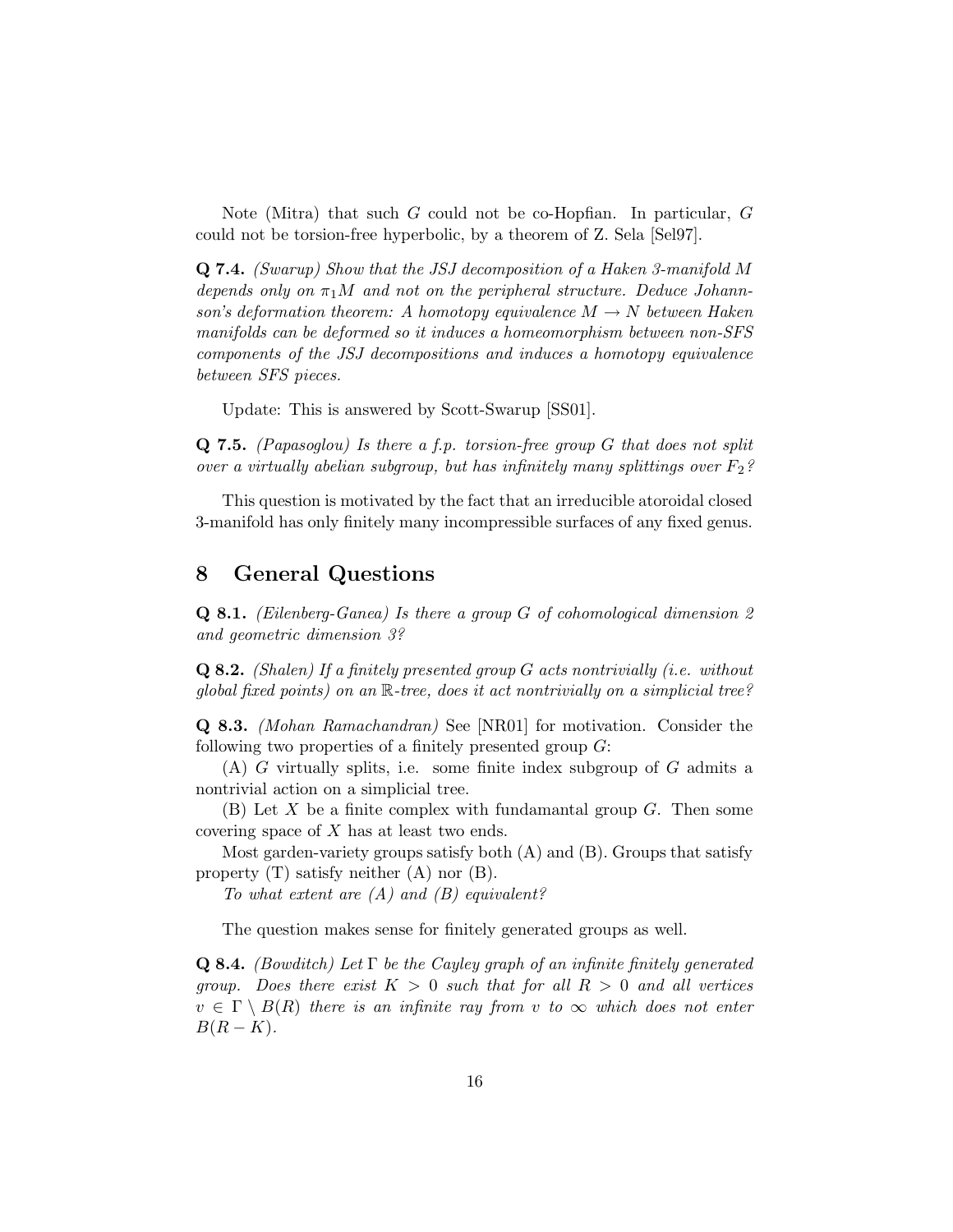Anna Erschler observed that this fails for the lamplighter group.

**Q 8.5.** (Noel Brady) Are there groups of type  $F_n$  but not  $F_{n+1}$   $(n \geq 3)$  which do not contain  $\mathbb{Z} \times \mathbb{Z}$ ? All known examples contain  $\mathbb{Z}^{n-1}$ .

**Q 8.6.** (Olympia Talelli) Is there a torsion-free group  $G$  of infinite cohomological dimension such that there is  $n_0$  with the property that if H is a subgroup of G with finite cohomological dimension cdH, then  $cdH \leq n_0$ .

Q 8.7. Can  $\mathbb{Z}_{p^{\infty}}$  be embedded in an  $FP_{\infty}$ -group? Or in an  $FP_3$ -group? Can an  $F_n$ -group be embedded in an  $F_{n+1}$ -group  $(n \geq 2)$ ?

Higman's celebrated embedding theorem [Hig61] states that a f.g. group embeds into a finitely presented group iff it has a recursive presentation. Any countable group embeds into a f.g. group.

**Q 8.8.** Compute the asymptotic dimension of  $CAT(0)$  groups,  $Out(F_n)$ , mapping class groups, nonuniform lattices, Thompson's group. Is there a group of finite type whose asymptotic dimension is infinite?

Note (Misha Kapovich): Gromov states that the answer to the last question is positive (and the group does not admit a uniformly proper map into the Hilbert space).

#### 8.1 Finite gap question (Jens Harlander)

Let G be a finitely generated group written as  $G = F/N$  with F a free group of finite rank. Let  $\Gamma$  be a finite graph with  $\pi_1(\Gamma) = F$  and let  $\tilde{\Gamma}$  be the covering space of  $\Gamma$  with  $\pi_1(\Gamma) = N$ . Thus the deck group of  $\Gamma$  is G. By  $d_F(N)$  denote the smallest number of G-orbits of 2-cells one needs to attach to  $\tilde{\Gamma}$  to make the space simply connected, and by  $d_G(\frac{N}{|N|})$  $\frac{N}{[N,N]}$  denote the smallest number of G-orbits of 2-cells one needs to attach to  $\Gamma$  to kill the first homology. Thus  $d_F(N) < \infty$  iff G is finitely presented and  $d_G(\frac{N}{|N|})$  $\frac{N}{[N,N]}$ )  $<\infty$ iff G is of type  $FP_2$ . There are examples [BB97] of groups of type  $FP_2$  which are not finitely presented. A well-known question, stemming from the work of C.T.C. Wall [Wal65], becomes:

**Q 8.9.** Is there an example of a finitely presented group  $G = F/N$  such that  $d_G(\frac{N}{\lceil N \rceil})$  $\frac{N}{[N,N]}$ ) <  $d_F(N)$ (<  $\infty$ )?

One approach to construct such an example is the following. Suppose  $H = F/N$  is finitely presented and contains as subgroups groups of the form  $C^n = C \times C \times \cdots \times C$  for all *n*. Define  $G_n = H *_{C^n} H$  which is written as  $F * F/N_n$  in the obvious way. If C is finite and perfect, then  $d_{F * F}(\frac{N_n}{|N_n|})$  $\frac{N_n}{[N_n,N_n]}$ is independent of n.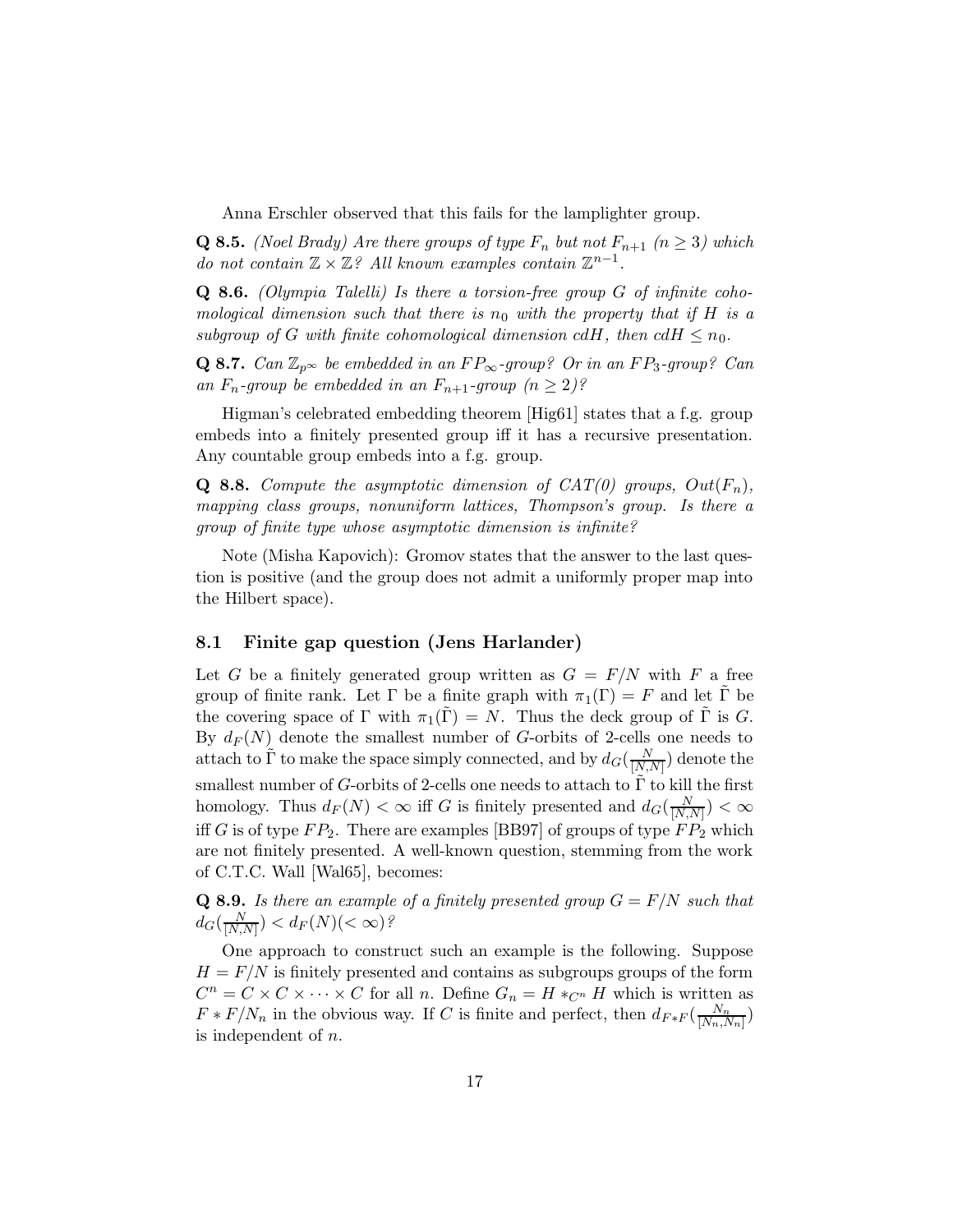Q 8.10. If C is nontrivial and finite, is  $\lim_{n\to\infty} d_{F*F}(N_n) = \infty$ ?

### 9 2-complexes

Q 9.1. (Whitehead) Is every subcomplex of an aspherical 2-complex aspherical?

Q 9.2. (Andrews-Curtis) If K and L are simple homotopy equivalent finite 2-complexes, can one transform  $K$  to  $L$  by a sequence of elementary collapses and expansions of 1- and 2-cells, and by sliding 2-cells (i.e. reattaching them by maps homotopic to the old attaching maps)?

This is unknown even when K is contractible and L is a point.

**Q 9.3.** (Wise) Is there a finite aspherical 2-complex X with  $\pi_1(X)$  coherent and with  $\chi(X) \geq 2$ ?

### 10 Symmetric Spaces

**Q 10.1.** (Igor Belegredek) Let  $X$  be a non-positively curved symmetric space. Find conditions on a group  $\Gamma$  so that the space of conjugacy classes of faithful discrete representations of  $\Gamma$  into the isometry group of X is compact (noncompact).

Notes (Belegradek): Suppose a sequence of faithful discrete representations goes to infinity. That defines a natural isometric action of Γ on the asymptotic cone of  $X$ , that is an Euclidean Tits building according to Kleiner-Leeb. The action is small (in a certain sense) and has no global fixed point. Thus it is enough to understand what groups cannot (can) have such action. First example to look at is when  $X$  is a product of two rank one spaces, so the asymptotic cone of  $X$  is a product of two trees.

**Q 10.2.** (Belegredek) Is there a 3-complex  $X$  (not necessarily aspherical) which is not homotopy equivalent to a 2-complex but  $H^3(X; {\G}) = 0$  for all local coefficients?

The condition is equivalent to saying that  $X$  is dominated by a finite 2-complex, or that  $id: X \to X$  is homotopic to a map into the 2-skeleton.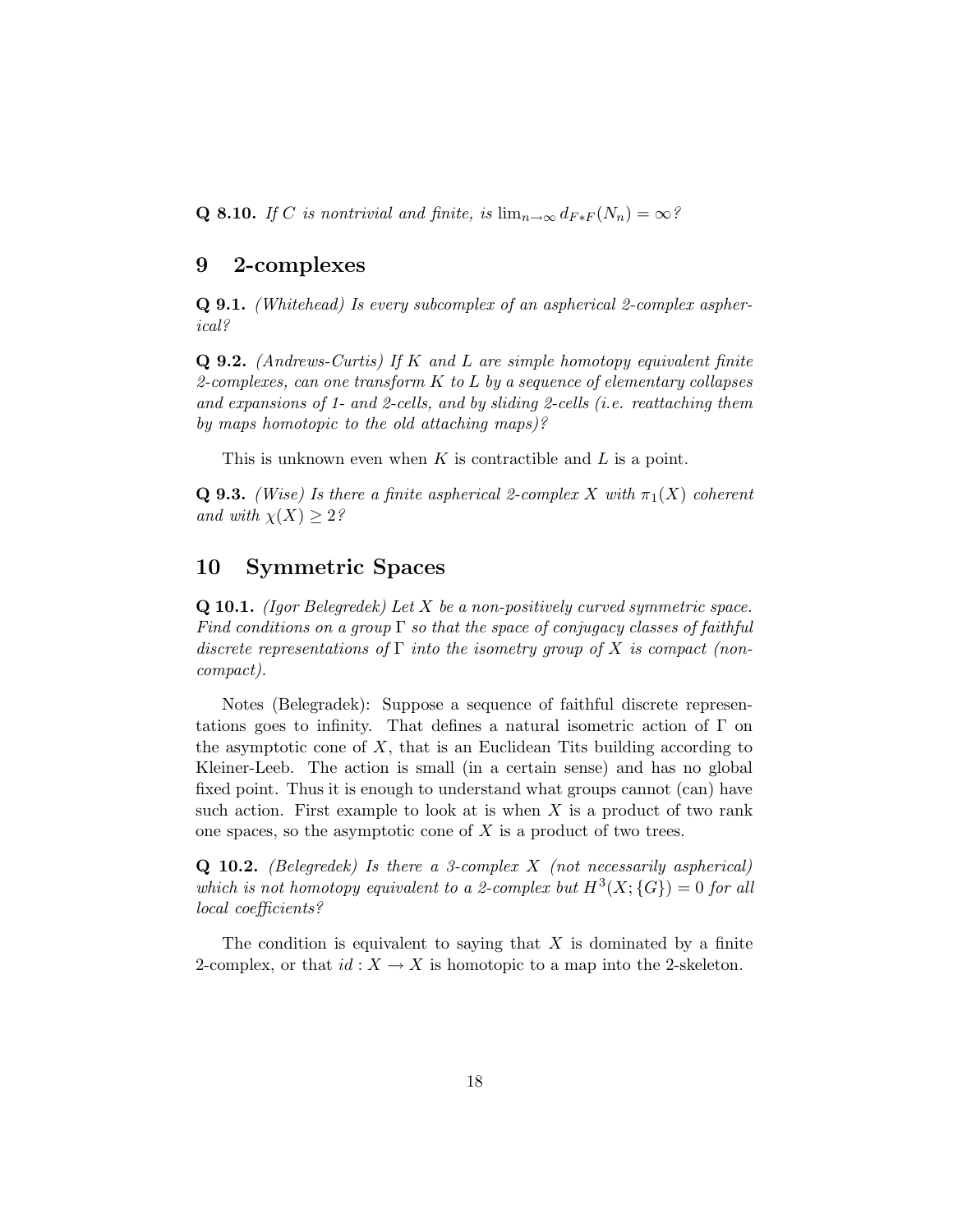### 11 Quasi-Isometries

**Q 11.1.** Study the quasi-isometry group  $QI(\mathbb{R}^n)$ . How big is it?

Q 11.2. (Kleiner) What are the quasi-isometries of the 3-dimensional group Sol?

Q 11.3. (Kleiner) What are the q.i's of the Gromov-Thurston examples of negatively pinched manifolds?

**Q 11.4.** (Feighn) Let  $\phi: F_n \to F_n$  be an automorphism of the free group  $F_n$  and let  $M_\phi$  be its mapping torus.

Classify these groups up to quasi-isometry.

Note: It was shown in [Mac02] that if two automorphisms have polynomial growths with distinct degrees, then their mapping tori are not quasiisometric.

**Q 11.5.** (Bridson) Same as above for automorphisms  $\mathbb{Z}^n \to \mathbb{Z}^n$ .

**Q 11.6.** (Bridson) Is  $G \times \mathbb{Z}$  quasi-isometric to G for  $G = Thompson's$  group? Any f.g. group?

## 12 Mapping Class Groups,  $Out(F_n)$

Q 12.1. (Levitt) Can every measured geodesic lamination with 2-sided leaves on a non-orientable compact hyperbolic surface be approximated by a simplicial measured geodesic lamination with 2-sided leaves?

Remark: The subspace  $\Omega$  of the sphere of geodesic measured laminations that contain 1-sided leaves is open and dense (of full measure, [DN90]). More generally, understand the action of the mapping class group on the space of projectivized measured laminations. Is the action minimal on the complement of Ω.

**Q 12.2.** (Lubotzky) Does  $Out(F_n)$  have the congruence subgroup property?

If  $G \subset F_n$  is a characteristic subgroup of finite index, then kernels of homomorphisms to  $Out(F_n/G)$  are called congruence subgroups.

**Q 12.3.** (Kapovich) a) Let  $\Sigma_q$  be the closed orientable surface of genus g. Is there a faithful representation  $\pi_1(\Sigma_g) \to MCG(\Sigma_h)$  into a mapping class group such that the image consists of pseudo-Anosov classes plus identity *(for some g, h > 1)?* 

b) Is there a  $\mu$ -manifold M which is a surface bundle over a surface s.t.  $\pi_1(M)$  is word-hyperbolic? Or so that M is hyperbolic?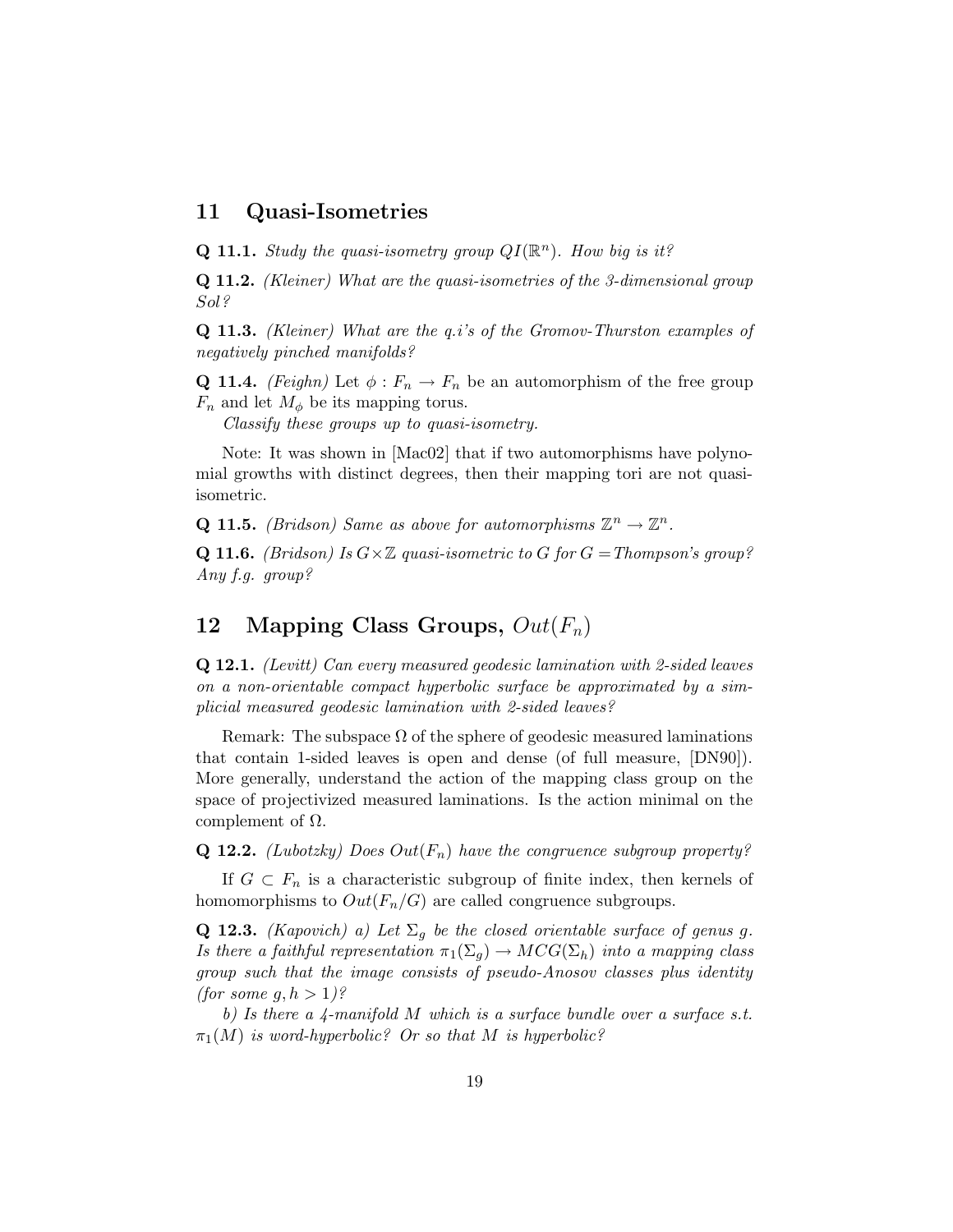**Q 12.4.** (Bowditch) Is the Weil-Petersson metric on Teichmüller space hyperbolic? Is it quasi-isometric to the curve complex?

The latter is word-hyperbolic by [MM99].

Update: J. Brock proved that W-P space is quasi-isometric to the "pants complex" [Bro03].

Brock-Farb proved [BF] that the W-P space is hyperbolic for a torus with  $\leq 2$  punctures and a sphere with  $\leq 5$  punctures, but not hyperbolic for more complicated surfaces.

Q 12.5. (Brock) What is the rank of the Weil-Petersson metric? What is the rank of the mapping class group?

The *rank* of a metric space X is the maximal n such that X admits a quasi-isometric embedding  $\mathbb{R}^n \to X$ . Brock-Farb show that a lower bound for W-P is  $\frac{1}{2}(3g - 3 + b)$ . For the mapping class group, a lower bound is given by a maximal curve system – the associated group of Dehn twists is embedded quasi-isometrically.

#### 12.1 Automorphisms of free groups (Gilbert Levitt)

 $\alpha: F_n \to F_n$  will denote an automorphism.

**Q 12.6.** Assuming that the fixed subgroup  $Fix(\alpha)$  is cyclic, find a bound on the length of a generator of  $Fix(\alpha)$  in terms of the complexity of  $\alpha$ .

(ed. comm.: an easier version of the question would be to bound the length of the generator of  $Fix(\alpha)$  in terms of the complexity of a relative train-track representative of  $\alpha$ .)

Update: [Mas03] asserts that finding  $Fix(\alpha)$  is algorithmically computable for any automorphism  $\alpha$  of  $F_n$ .

**Q 12.7.** Which  $\alpha$  preserve an order (invariant under right translations) on  $F_n$ ? If  $\alpha$  has periodic elements it cannot preserve an order. Are there other obstructions?

[PR03] asserts that if  $\alpha_{ab} \in GL(n, \mathbb{Z})$  has all eigenvalues > 0 then  $\alpha$ preserves an order.

**Q 12.8.** Does  $Out(F_n)$   $(n > 2)$  have a right orderable subgroup of finite index?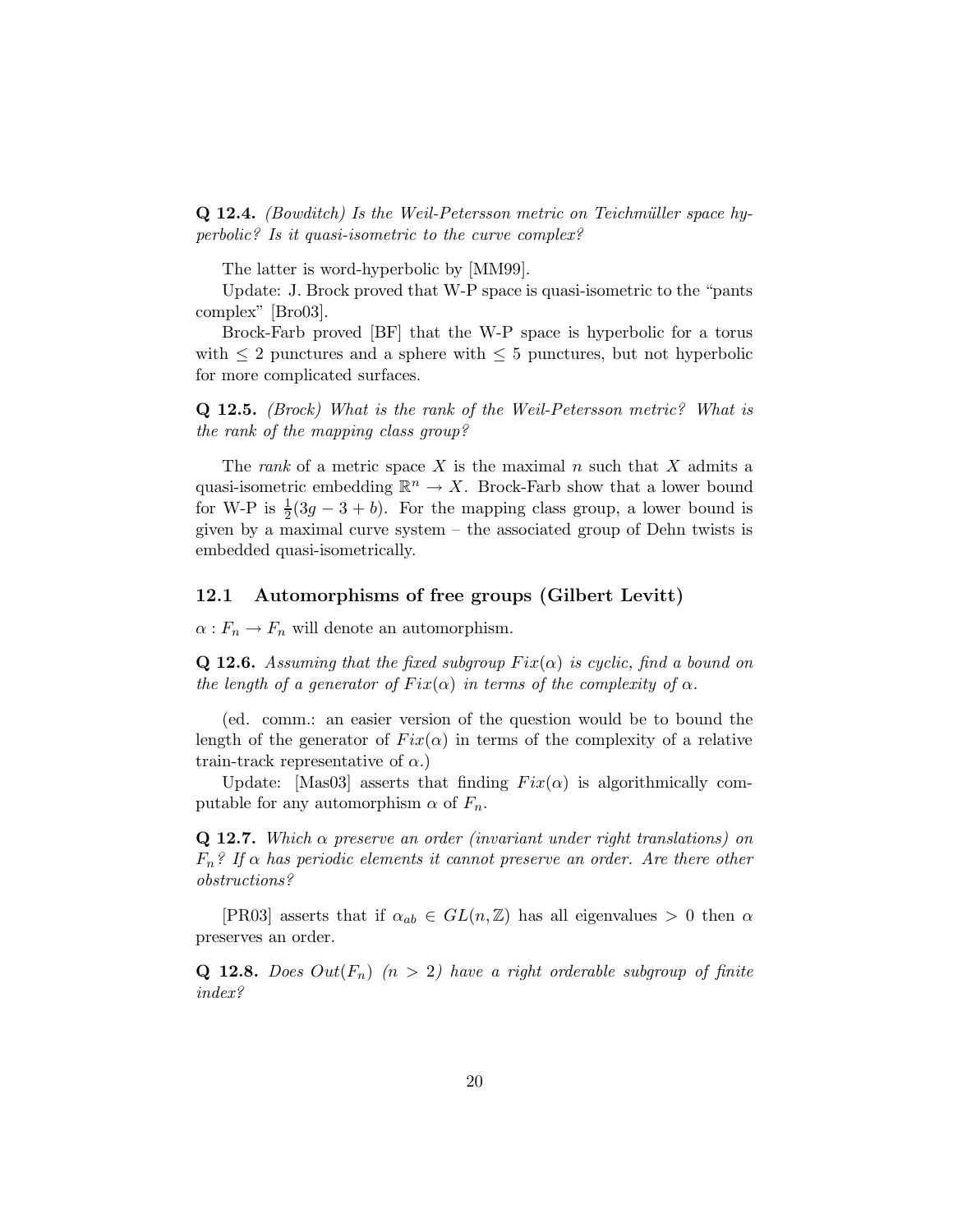It is a theorem of Dave Witte [Wit94] that  $SL_n(\mathbb{Z})$  ( $n > 2$ ) does not have a right orderable subgroup of finite index. Mapping class groups of surfaces with nonempty boundary are orderable ([SW00] following Thurston).

Remark (Yves de Cornulier): In [McC89] it is shown that  $Out(F_3)$  is virtually residually torsion-free nilpotent, and in particular it is virtually bi-orderable.

Q 12.80. (Yves de Cornulier) Let G be residually torsion-free nilpotent. Is G Haagerup  $(= a-(T)$ -menable)?

If the answer is positive,  $Aut(F_2)$ ,  $Out(F_3)$  and the braid groups would be Haagerup. It must be noted that if  $G$  is residually torsion-free nilpotent, then it has no nontrivial subgroup with relative Property (T).

Q 12.9. Can the mapping class group (or a finite index subgroup of it) of a closed surface be embedded into  $Out(F_n)$ ? Into the mapping class group of a punctured surface?

The special case of the second question when the curve complexes have the same dimension was resolved by Ken Shackleton [Sha].

**Q 12.10.** Do finite index subgroups of  $Out(F_n)$   $(n > 2)$  have property  $(FA)$ , i.e. does every isometric action of such a subgroup on a simplicial tree (or even an R-tree) have a global fixed point?

Update: Lubotzky constructed a finite index subgroup of  $Out(F_3)$  that maps onto a nonabelian free group.

Q 12.11. (Grigorchuk)  $Aut(F_n)$  acts on the space  $\partial_3 F_n$  of triples of distinct ends of  $F_n$ . Denote by  $Y_n$  the compact space (Cantor set) the quotient space of  $\partial_3 F_n$  by the group of inner automorphisms. Thus  $Out(F_n)$  acts on  $Y_n$ . Describe the dynamics of this action; in particular the dynamics of any individual outer automorphism.

#### 12.2 Schottky groups in mapping class groups (Lee Mosher)

Recall that a *Schottky group* is a subgroup F of  $Isom(\mathbb{H}^n)$  which is free of finite rank, discrete, consists of loxodromic elements, and every orbit is quasiconvex. Similarly, we define a Schottky subgroup of  $Isom(Teich(S)) \cong$  $MCG(S)$  where we replace "loxodromic" by "pseudoAnosov". Note that  $MCG(S)$  acts discretely on  $Teich(S)$ , so the word "discrete" can be omitted from the definition.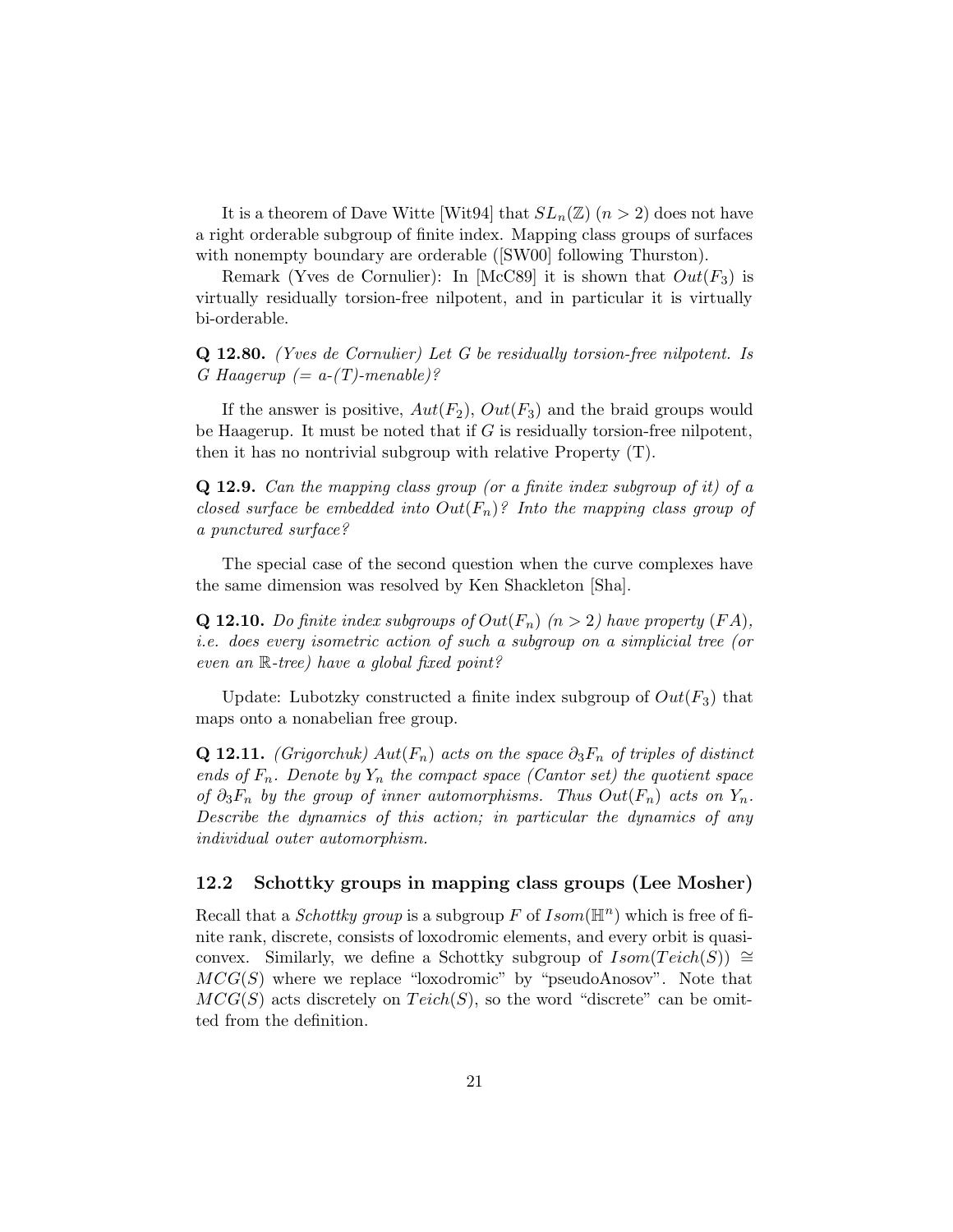**Q 12.12.** Do there exist f.g. free subgroups of  $MCG(S)$  consisting of identity and pseudoAnosov mapping classes which are not Schottky?

If such a subgroup F exists, then  $\pi_1(S) \rtimes F$  is not word-hyperbolic, but has no Baumslag-Solitar subgroups. Potential candidates for such F might be found as subgroups of Whittlesey's example [Whi00].

#### Q 12.13. Do there exist non-free pseudoAnosov subgroups?

#### **Q 12.14.** Is there an  $Out(F_n)$  analog of the above?

One difficulty is that the geometry of Outer Space is not well understood. It is still true [BV01] that the group of simplicial homeomorphisms of Outer Space is  $Out(F_n)$ . It is not clear what a good metric on Outer Space should be. For example, if  $\alpha$  is an irreducible automorphism, then the set of traintracks for  $\alpha$  should be a quasi-line, and these quasi-lines for  $\alpha$  and  $\alpha^{-1}$ should be a uniform distance apart (in the case of  $MCG$  they coincide). Our ignorance is exemplified in the following:

**Q 12.15.** Given n is there a uniform constant  $K$  such that for every irreducible automorphism  $\alpha : F_n \to F_n$ 

$$
\frac{\log \lambda(\alpha)}{\log \lambda(\alpha^{-1})} \le K
$$

where  $\lambda(f)$  denotes the growth rate of f?

 $(K = 1$  in the case of  $MCG$ .)

Update: Handel-Mosher (2004) show that the answer is yes. They also find a metric on the spine of Outer Space that behaves as expected along the above quasi-lines. One drawback of this metric is that it is not a path metric.

#### 12.3 Betti numbers of finite covers (Andrew Casson)

**Q 12.16.** Does every automorphism  $h : F_n \to F_n$  leave invariant a finite index subgroup K such that  $h_{ab}: K/K' \to K/K'$  has an eigenvalue which is a root of unity?

**Q 12.17.** Does every closed 3-manifold M which fibers over  $S^1$  with fiber of genus  $\geq 2$  have a finite cover  $\tilde{M}$  with  $b_1(\tilde{M}) > 1$ ?

Note: Q 12.17 is a "warmup" for the well-known conjecture that every aspherical 3-manifold has a finite cover with positive  $b_1$ . Q 12.17 is Q 12.16 with surface groups instead of free groups.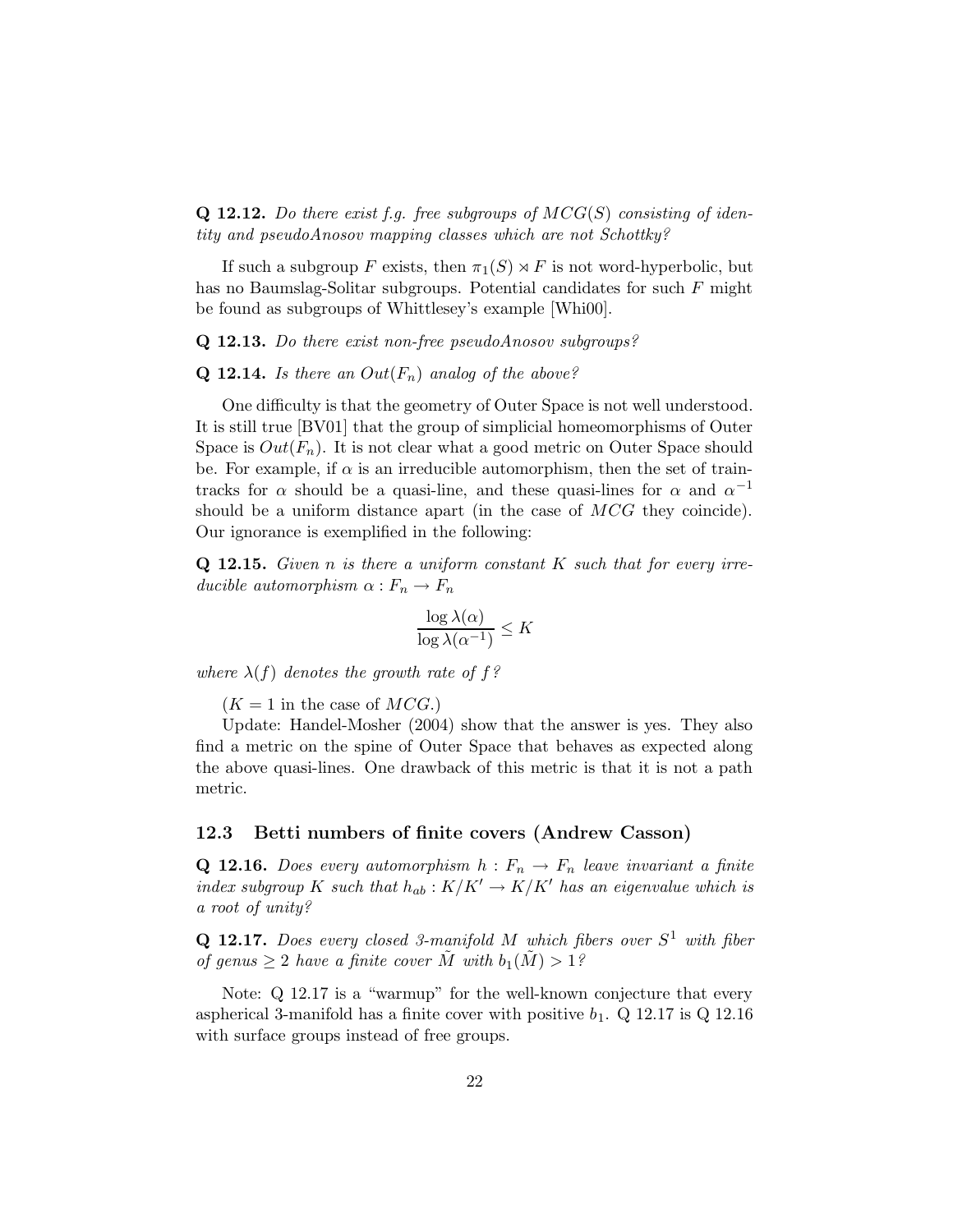#### 12.4 QI rigidity of MCG and  $Out(F_n)$  (Martin Bridson)

**Q 12.18.** Is  $MCG(S_q) \rightarrow QI(MCG(S_q))$  an isomorphism for  $q \geq 3$ ?

For  $g = 2$  the hyper-elliptic involution is central and has to be quotiented out from the left-hand side.

**Q 12.19.** Suppose that  $\phi : MCG(S_q) \rightarrow MCG(S_q)$  is a quasi-isometry. Does  $\phi$  map maximal flats to maximal flats ("maximal flats" come from maximal rank abelian subgroups)?

Note: By work of Ivanov, yes to  $#2$  implies yes to  $#1$ .

**Q 12.20.** Same questions for  $Out(F_n)$ .

**Q 12.21.** If  $\Gamma$  is an irreducible uniform lattice in a higher rank connected semisimple Lie group, does every homomorphism  $\Gamma \to Out(F_n)$  necessarily have finite image?

This is true for nonuniform lattices as observed by Bridson-Farb (consequence of the Kazhdan-Margulis superrigidity and the fact that solvable subgroups of  $Out(F_n)$  are virtually abelian [BFH04].

#### 12.5 Linearity of mapping class groups (Joan Birman)

#### **Q 12.22.** Is  $MCG(S_{g,b,n})$  linear?

Here g is the genus, b the number of boundary components and n the number of punctures. By the work of Bigelow and Krammer,  $MCG(0, 1, n)$ ,  $MCG(0,0,n)$ , and  $MCG(2,0,0)$  are linear.

#### 12.6 The Singular Braid Monoid (Joan Birman)

A singular braid is defined by a braid diagram as usual, except that in addition to over- and under-crossings, crossings of strands are allowed. The standard singular braids are

- braid  $\sigma_i$  in which strand  $i+1$  goes over the  $i^{th}$  strand, and
- singular braid  $\tau_i$  in which strands i and  $i+1$  cross.

The set of singular braids on n strands forms a monoid  $SB_n$  generated by  $\{\sigma_1^{\pm 1}, \cdots, \sigma_{n-1}^{\pm 1}, \tau_1, \cdots, \tau_{n-1}\}$ . A monoid presentation of  $SB_n$  is given in terms of these generators and the following relations: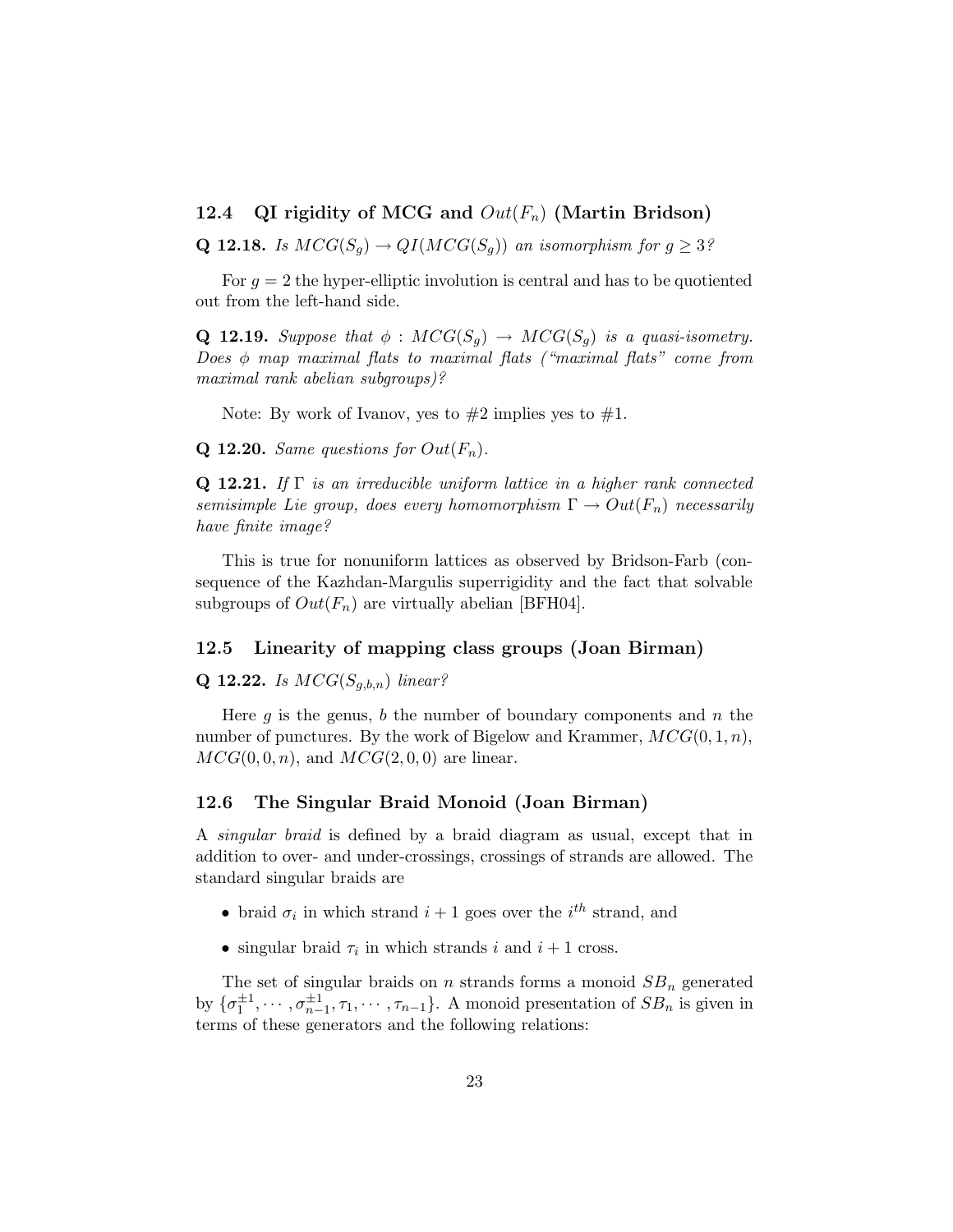- braid relations  $\sigma_i \sigma_j = \sigma_j \sigma_i$  for  $|i j| > 1$  and  $\sigma_i \sigma_{i+1} \sigma_i = \sigma_{i+1} \sigma_i \sigma_{i+1}$ ,
- $\tau_i \tau_j = \tau_j \tau_i$  for  $|i j| > 1$ ,
- $\sigma_i \tau_j = \tau_j \sigma_i$  if  $i = j$  or  $|i j| > 1$ ,
- $\tau_i \sigma_{i+1} \sigma_i = \sigma_{i+1} \sigma_i \tau_{i+1},$
- $\tau_i \sigma_{i+1} \sigma_i = \sigma_{i+1} \sigma_i \tau_{i+1}$ .

See [Bir93].

The singular braid monoid is closely related to Vasiliev invariants of knots. Define a monoid homomorphism  $\Phi : SB_n \to \mathbb{Z}B_n$  to the group ring of the braid group  $B_n$  by  $\Phi(\sigma_i) = \sigma_i$  and  $\Phi(\tau_i) = \sigma_i - \sigma_i^{-1}$ .

Q 12.23. Conjecture.  $\Phi$  is injective.

This is true for  $n = 3$  [Jár99].

It is also true on singular braids with at most two singularities (exercise).

### 13 Other Questions

**Q 13.1.** (Kevin Whyte) Let K be a finite complex with  $\pi = \pi(K)$  amenable. Is there a uniform bound to the betti numbers of finite covers of  $K$ ?

Related to the work of Andrzej Zuk on  $\ell_2$ -cohomology. Also related to the conjecture that such  $\pi$  are elementary amenable.

**Q 13.2.** (Kevin Whyte) Is every solvable  $PD(n)$  group polycyclic?

Q 13.3. (Henry Glover) Does for every finite graph G the following  $1-2-\infty$ conjecture hold: G is planar, a double cover of G is planar, or no finite cover is planar?

There is a reduction (ref??) to the graph  $G$  obtained by coning off the 1-skeleton of the octahedron.

 $Q$  13.4. (S. Ivanov) Is there a f.p. slender group which is not polycyclicby-finite?

A group is slender (or Noetherian) if every subgroup is f.g. [Olshanskii] has constructed a f.g. counterexample.

**Q 13.5.** (Seymour Bachmut) Is  $SL_2(K)$  finitely generated for  $K = \mathbb{Z}[X, X^{-1}]$ or  $K = F[X, X^{-1}, Y, Y^{-1}]$  for a field  $F^{\circ}$ 

Q 13.6. Are 1-relator groups coherent?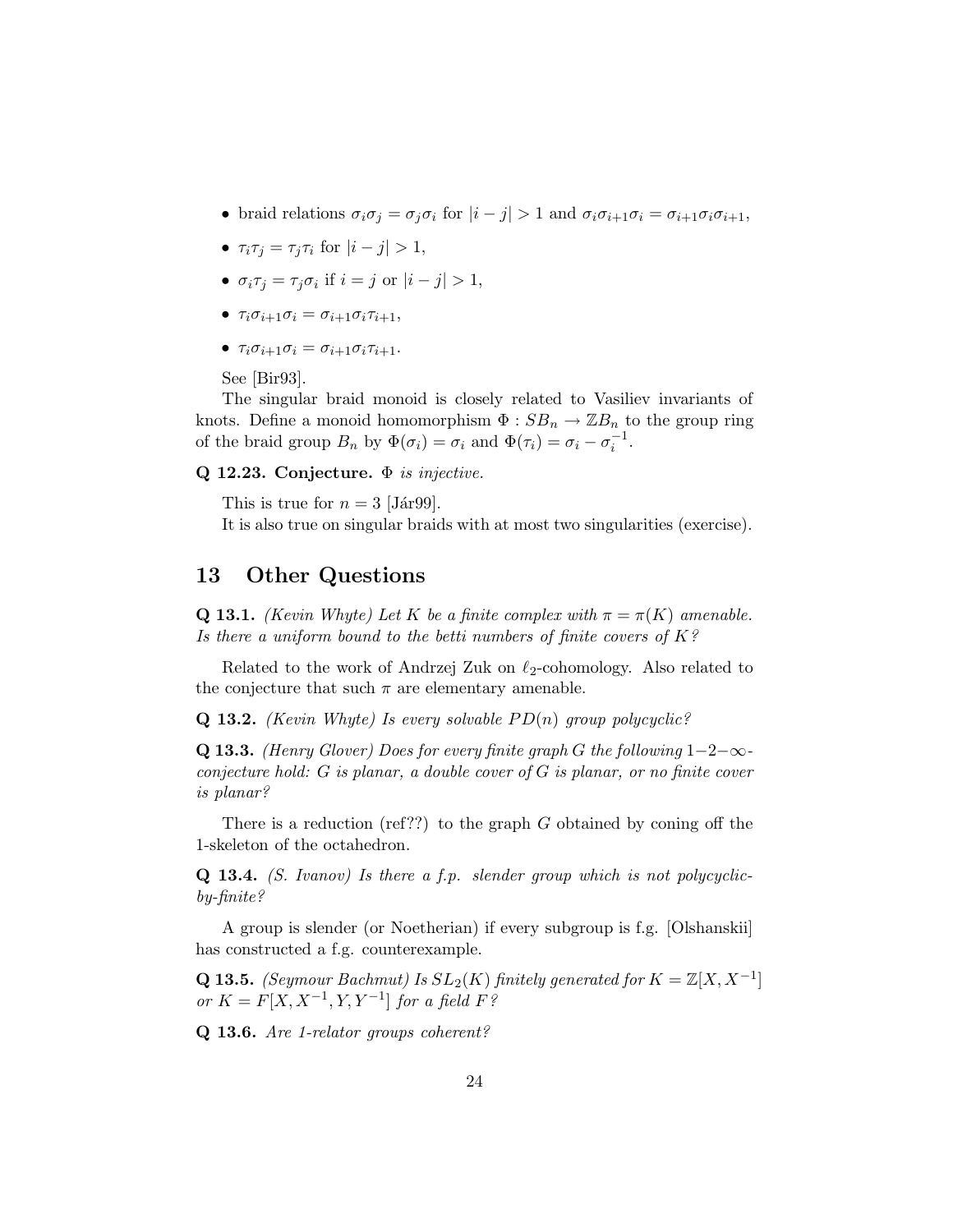#### 13.1 Hopf-Thurston Conjecture (Mike Davis)

The Hopf-Thurston Conjecture asserts that if  $M$  is a closed aspherical  $2n$ manifold then  $(-1)^n \chi(M) \geq 0$ . The stronger Singer Conjecture asserts that the  $\ell_2$ -homology of M is 0 except possibly in dimension n. See the recent Davis-Okun work. A special case (using right-angled Coxeter groups) of Hopf-Thurston's Conjecture is the following:

Let L be a flag triangulation of  $S^{2k-1}$  and define

$$
\chi = 1 - \frac{1}{2}f_0 + \frac{1}{4}f_1 - \frac{1}{8}f_2 + \dots = 1 - \sum_{i=0}^{2k-1} (-1)^i \frac{1}{2^{i+1}} f_i
$$

where  $f_i$  is the number of *i*-simplices of  $L$ .

Q 13.7. Conjecture.  $(-1)^k \chi \geq 0$ .

This is true for  $S^3$  (Davis-Okun) and it is also true if L is the barycentric subdivision of another triangulation.

#### 13.2 Word Problem (Martin Bridson)

Q 13.8. Do there exist groups G with balanced presentation (same number of generators and relations), with  $H_1(G) = 0$  and with unsolvable word problem?

Note: The standard examples of groups with unsolvable word problem have more relations than generators. The condition  $H_1(G) = 0$  is added to rule out counterexamples obtained by adding silly generators. Any other condition that rules this out is acceptable.

Q 13.9. Is there a sequence of (perfect, of course) groups with balanced presentations among which one cannot recognize trivial groups?

#### 13.3 Membership Problem in semigroups (John Meakin)

Let G be a 1-relator group with the relator  $W$  a cyclically reduced word in the generators. Let  $P$  be the submonoid of  $G$  generated by all prefixes of W.

Q 13.10. Is the membership problem for P in G decidable?

For motivation and special cases, see [S. Ivanov - S. Margolis - J. Meakin, One relator inverse monoids and 1-relator groups, J. Pure Applied Alg.]. The paper reduces the word problem in G to the question above.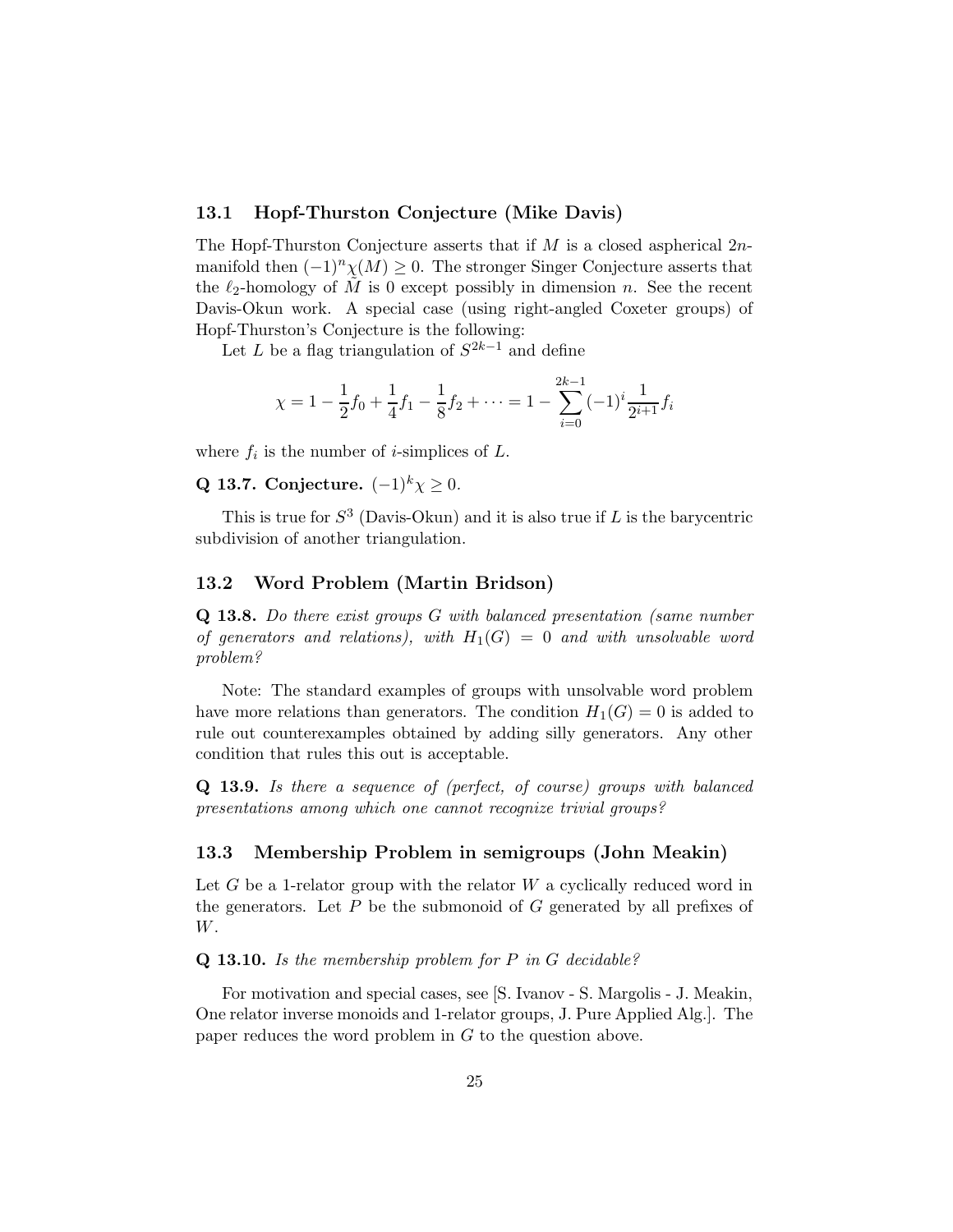### References

- [Ago] Ian Agol, Tameness of hyperbolic 3-manifolds, arXiv, math.GT/0405568.
- [Ali] Emina Alibegović, A combination theorem for relatively hyperbolic groups, arXiv, math.GR/0310257.
- [BB97] Mladen Bestvina and Noel Brady, Morse theory and finiteness properties of groups, Invent. Math.  $129$  (1997), no. 3, 445–470. MR 98i:20039
- [BF] Jeffrey F. Brock and Benson Farb, Curvature and rank of Te $ichmüller space, arXiv, math.GT/0109045.$
- [BFH04] Mladen Bestvina, Mark Feighn, and Michael Handel, Solvable subgroups of  $\text{Out}(F_n)$  are virtually Abelian, Geom. Dedicata 104 (2004), 71–96. MR 2 043 955
- [BGS85] Werner Ballmann, Mikhael Gromov, and Viktor Schroeder, Manifolds of nonpositive curvature, Progress in Mathematics, vol. 61, Birkhäuser Boston Inc., Boston, MA, 1985. MR 87h:53050
- [Big01] Stephen J. Bigelow, Braid groups are linear, J. Amer. Math. Soc. 14 (2001), no. 2, 471–486 (electronic). MR 2002a:20043
- [Bir93] Joan S. Birman, New points of view in knot theory, Bull. Amer. Math. Soc. (N.S.) 28 (1993), no. 2, 253–287. MR 94b:57007
- [BM91] Mladen Bestvina and Geoffrey Mess, The boundary of negatively curved groups, J. Amer. Math. Soc. 4 (1991), no. 3, 469–481. MR 93j:20076
- [BMMN02] Noel Brady, Jonathan P. McCammond, Bernhard Mühlherr, and Walter D. Neumann, Rigidity of Coxeter groups and Artin groups, Proceedings of the Conference on Geometric and Combinatorial Group Theory, Part I (Haifa, 2000), vol. 94, 2002, pp. 91–109. MR 2004b:20052
- [Bow98a] Brian H. Bowditch, Cut points and canonical splittings of hyperbolic groups, Acta Math. 180 (1998), no. 2, 145–186. MR 99g:20069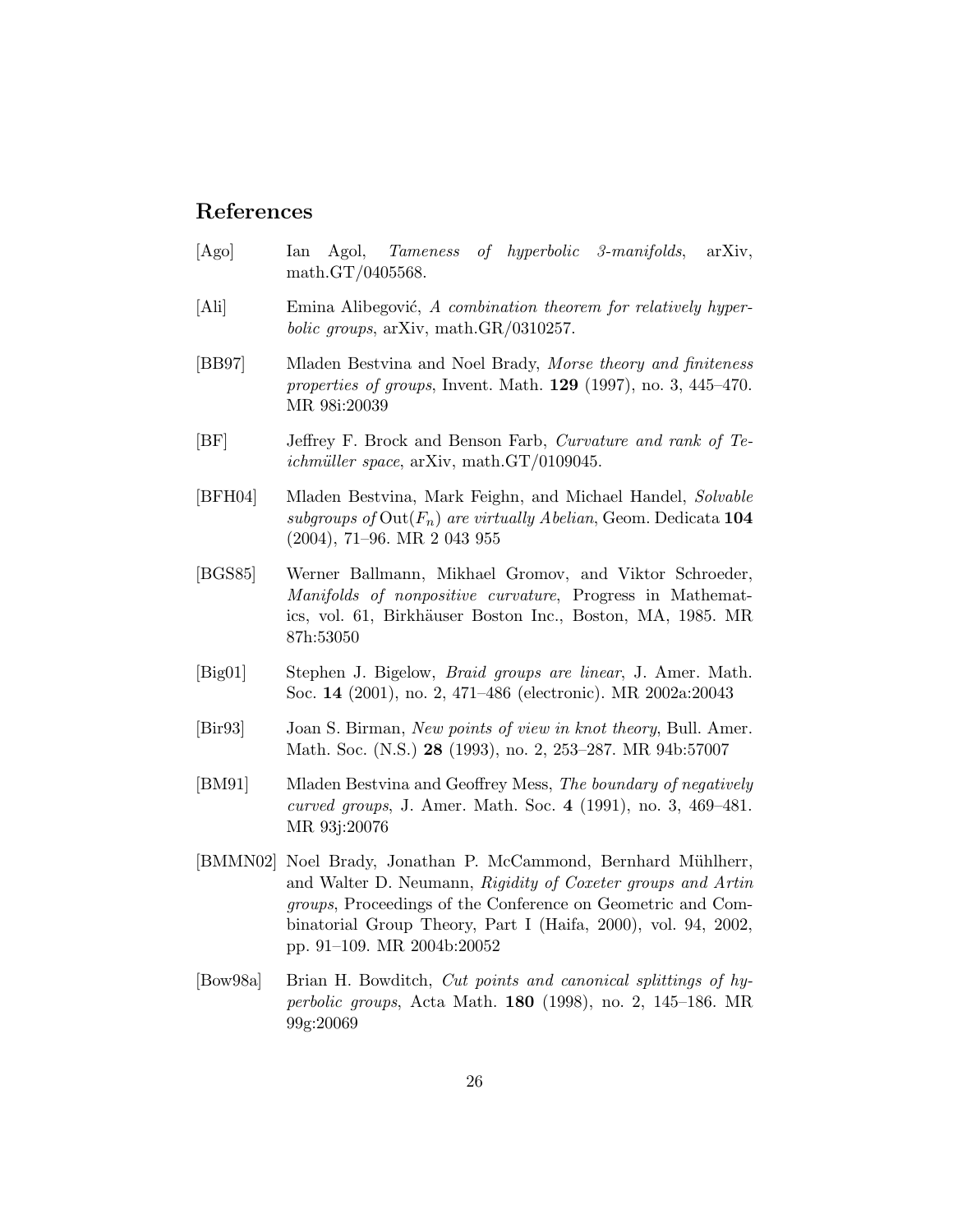- [Bow98b]  $\qquad \qquad \qquad$ , A topological characterisation of hyperbolic groups, J. Amer. Math. Soc. 11 (1998), no. 3, 643–667. MR 99c:20048
- [Bow99] B. H. Bowditch, Connectedness properties of limit sets, Trans. Amer. Math. Soc. 351 (1999), no. 9, 3673–3686. MR 2000d:20056
- [Bra99] Noel Brady, Branched coverings of cubical complexes and subgroups of hyperbolic groups, J. London Math. Soc. (2) 60 (1999), no. 2, 461–480. MR 2000j:20076
- [Bro03] Jeffrey F. Brock, The Weil-Petersson metric and volumes of 3 dimensional hyperbolic convex cores, J. Amer. Math. Soc. 16 (2003), no. 3, 495–535 (electronic). MR 2004c:32027
- [Bur71] Robert G. Burns, On the intersection of finitely generated subgroups of a free group., Math. Z. 119 (1971), 121–130. MR 43 #4892
- [BV01] Martin R. Bridson and Karen Vogtmann, The symmetries of outer space, Duke Math. J. 106 (2001), no. 2, 391–409. MR 2001k:20084
- [CD95] Ruth M. Charney and Michael W. Davis, Strict hyperbolization, Topology 34 (1995), no. 2, 329–350. MR 95m:57034
- [CD00] Ruth Charney and Michael Davis, When is a Coxeter system determined by its Coxeter group?, J. London Math. Soc.  $(2)$  61 (2000), no. 2, 441–461. MR 2001i:20078
- [CG] D. Calegari and D. Gabai, Shrinkwrapping and the taming of hyperbolic 3-manifolds, arXiv, math.GT/0407161.
- [Cor92] Kevin Corlette, Archimedean superrigidity and hyperbolic geometry, Ann. of Math. (2) 135 (1992), no. 1, 165–182. MR 92m:57048
- [CW02] Arjeh M. Cohen and David B. Wales, Linearity of Artin *groups of finite type*, Israel J. Math.  $131$  (2002), 101–123. MR 2003j:20062
- [Dah03] François Dahmani, Combination of convergence groups, Geom. Topol. 7 (2003), 933–963 (electronic). MR 2 026 551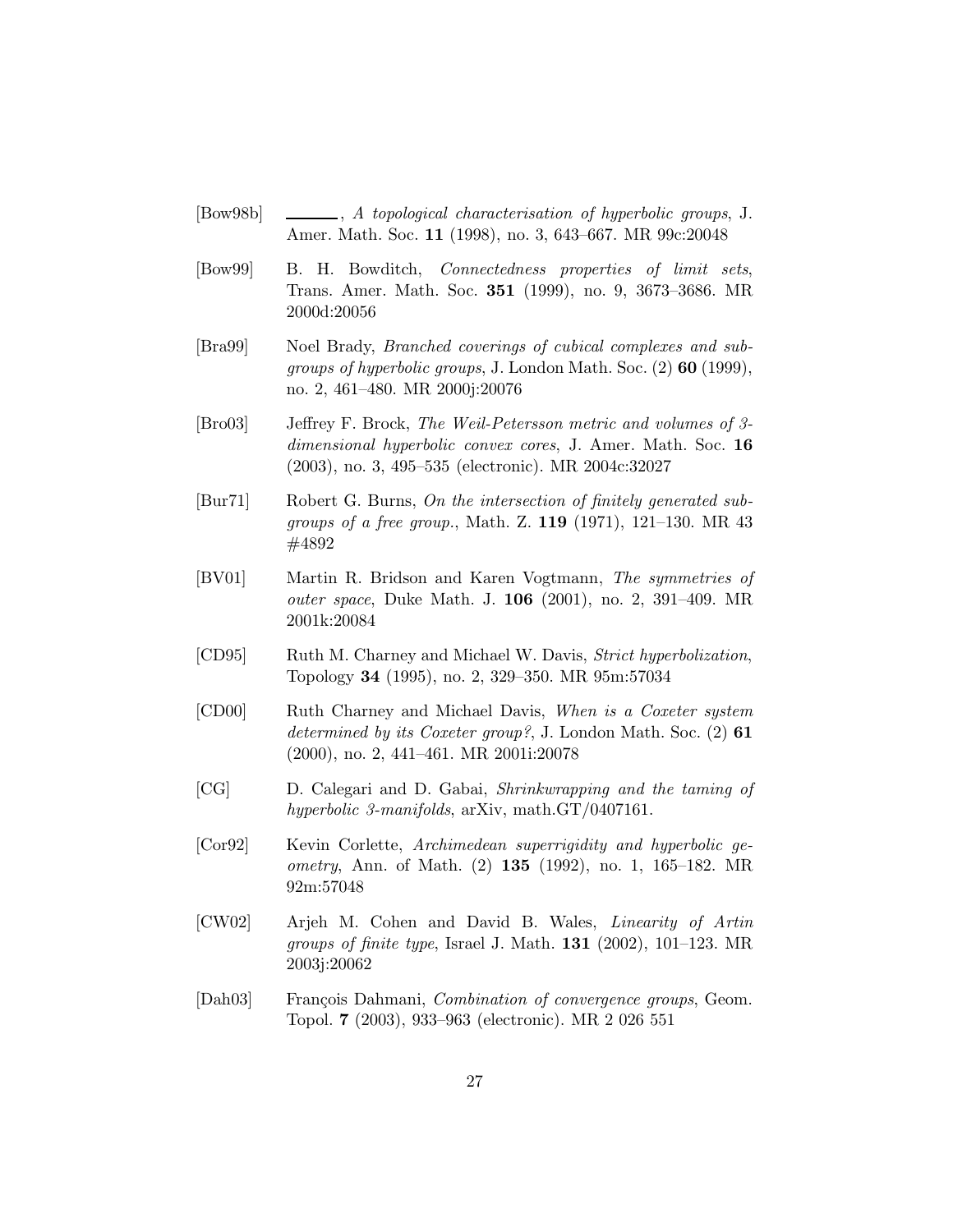- [Del72] Pierre Deligne, Les immeubles des groupes de tresses généralisés, Invent. Math. 17 (1972), 273–302. MR 54 #10659
- [Dic94] Warren Dicks, Equivalence of the strengthened Hanna Neumann conjecture and the amalgamated graph conjecture, Invent. Math. 117 (1994), no. 3, 373–389. MR 95c:20034
- [Dig03] François Digne, On the linearity of Artin braid groups, J. Algebra 268 (2003), no. 1, 39–57. MR 2 004 479
- [DN90] Claude Danthony and Arnaldo Nogueira, Measured foliations on nonorientable surfaces, Ann. Sci. Ecole Norm. Sup. (4) 23 (1990), no. 3, 469–494. MR 91d:57017
- $[DP01]$  Thomas Delzant and Leonid Potyagailo, Accessibilité hiérarchique des groupes de présentation finie, Topology 40 (2001), no. 3, 617–629. MR 2002d:20063
- [DP03] T. Delzant and L. Potyagailo, Endomorphisms of Kleinian groups, Geom. Funct. Anal. 13 (2003), no. 2, 396–436. MR 2004c:20087
- [GMRS98] Rita Gitik, Mahan Mitra, Eliyahu Rips, and Michah Sageev, Widths of subgroups, Trans. Amer. Math. Soc. **350** (1998), no. 1, 321–329. MR 98e:20048
- [Gro93] M. Gromov, Asymptotic invariants of infinite groups, Geometric group theory, Vol. 2 (Sussex, 1991), London Math. Soc. Lecture Note Ser., vol. 182, Cambridge Univ. Press, Cambridge, 1993, pp. 1–295. MR 95m:20041
- [GS92] Mikhail Gromov and Richard Schoen, Harmonic maps into singular spaces and p-adic superrigidity for lattices in groups of rank one, Inst. Hautes Études Sci. Publ. Math.  $(1992)$ , no. 76, 165–246. MR 94e:58032
- [Hig61] G. Higman, Subgroups of finitely presented groups, Proc. Roy. Soc. Ser. A 262 (1961), 455–475. MR 24 #A152
- [Hru] G. Christopher Hruska, Geometric invariants of spaces with isolated flats, arXiv, math.MG/0404208.
- [Jár99] Antal Járai, Jr., On the monoid of singular braids, Topology Appl. 96 (1999), no. 2, 109–119. MR 2000f:57013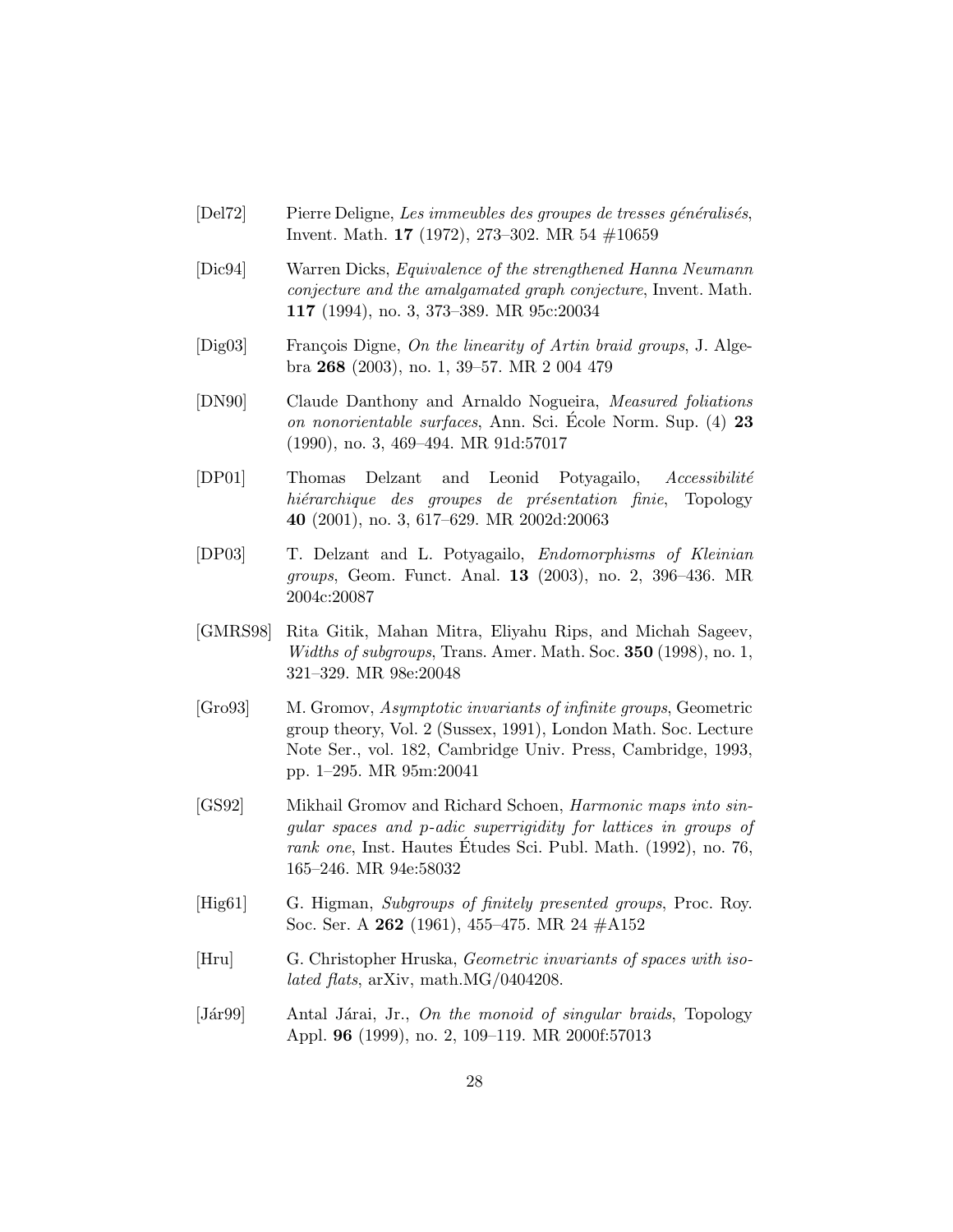- [JS] Tadeusz Januszkiewicz and Jacek Świątkowski, Simplicial nonpositive curvature, preprint 2004.
- [JS03]  $\qquad \qquad \qquad \qquad$ , *Hyperbolic Coxeter groups of large dimension*, Comment. Math. Helv. 78 (2003), no. 3, 555–583. MR 2004h:20058
- [Kau02] Anton Kaul, A class of rigid Coxeter groups, J. London Math. Soc. (2) 66 (2002), no. 3, 592–604. MR 2003i:20061
- [Kra02] Daan Krammer, Braid groups are linear, Ann. of Math. (2) 155 (2002), no. 1, 131–156. MR 2003c:20040
- [LN01a] Ian J. Leary and Brita E. A. Nucinkis, *Bounding the orders* of finite subgroups, Publ. Mat. 45 (2001), no. 1, 259–264. MR 2002b:20074
- [LN01b] , Every CW-complex is a classifying space for proper bundles, Topology 40 (2001), no. 3, 539–550. MR 2002c:55022
- [LN03]  $\qquad \qquad \qquad$ , Some groups of type VF, Invent. Math. 151 (2003), no. 1, 135–165. MR 2003k:20086
- [LR98] D. D. Long and A. W. Reid, On Fuchsian groups with the same set of axes, Bull. London Math. Soc. 30 (1998), no. 5, 533–538. MR 99k:20104
- [Mac02] Nataša Macura, *Detour functions and quasi-isometries*, Q. J. Math. 53 (2002), no. 2, 207–239. MR 2003c:20045
- [Mas03] O. S. Maslakova, The fixed point group of a free group automorphism, Algebra Logika 42 (2003), no. 4, 422–472, 510–511. MR 2 017 513
- [McC89] James McCool, A faithful polynomial representation of Out  $F_3$ , Math. Proc. Cambridge Philos. Soc. 106 (1989), no. 2, 207–213. MR MR1002533 (90j:20079)
- [Mit98a] Mahan Mitra, Cannon-Thurston maps for hyperbolic group extensions, Topology 37 (1998), no. 3, 527–538. MR 99d:57001
- [Mit98b] , Cannon-Thurston maps for trees of hyperbolic metric spaces, J. Differential Geom. 48 (1998), no. 1, 135–164. MR 99e:57004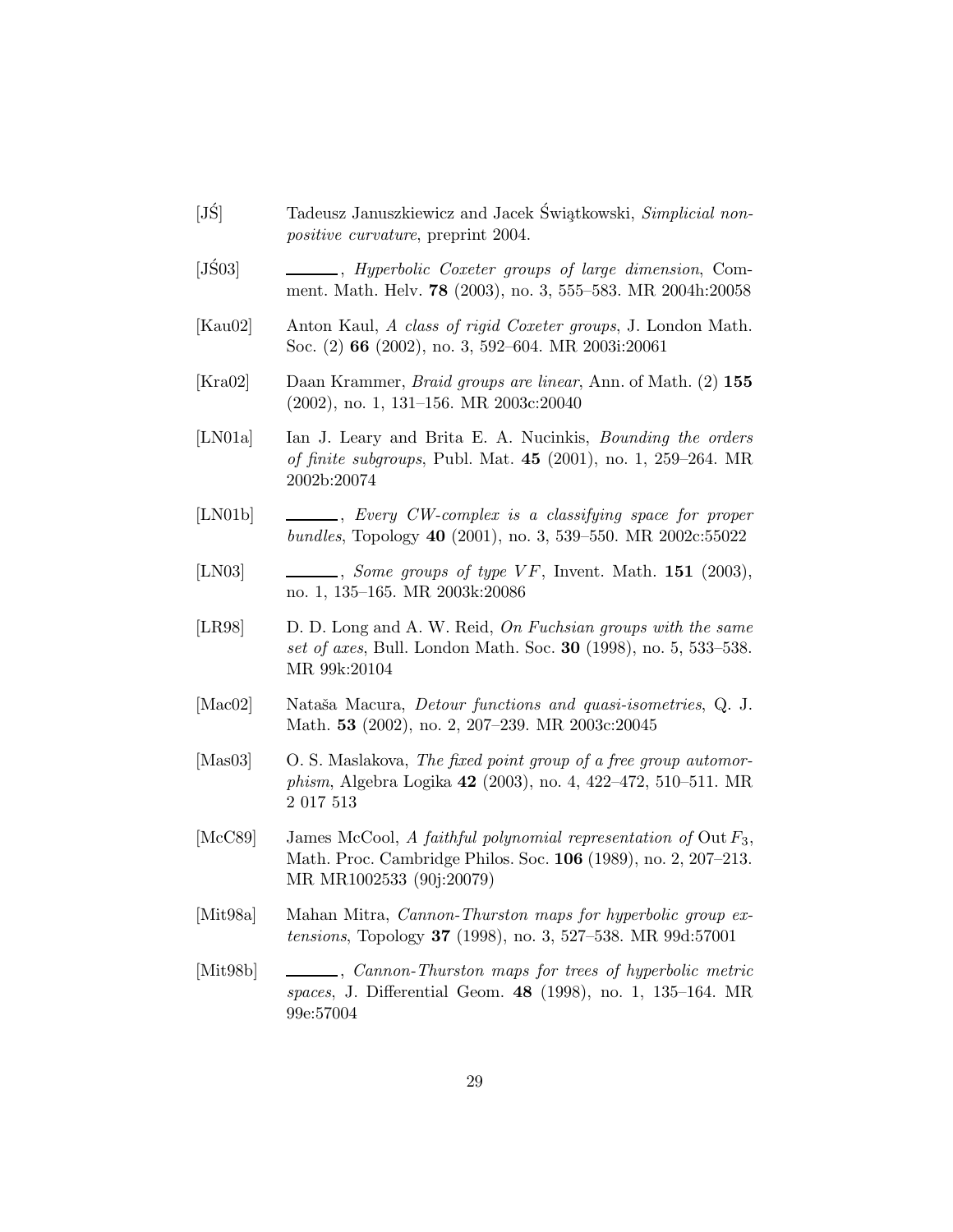- [MM99] Howard A. Masur and Yair N. Minsky, *Geometry of the complex* of curves. I. Hyperbolicity, Invent. Math. 138 (1999), no. 1, 103– 149. MR 2000i:57027
- [Mou] G. Moussong, Ph.D. thesis, Ohio State University.
- [Neu56] Hanna Neumann, On the intersection of finitely generated free groups, Publ. Math. Debrecen 4 (1956), 186–189. MR 18,11f
- [Neu90] Walter D. Neumann, On intersections of finitely generated subgroups of free groups, Groups—Canberra 1989, Lecture Notes in Math., vol. 1456, Springer, Berlin, 1990, pp. 161–170. MR 92b:20026
- [NR97] Graham Niblo and Lawrence Reeves, Groups acting on CAT(0) cube complexes, Geom. Topol. 1 (1997), approx. 7 pp. (electronic). MR 98d:57005
- [NR01] T. Napier and M. Ramachandran, *Hyperbolic Kähler manifolds* and proper holomorphic mappings to Riemann surfaces, Geom. Funct. Anal. 11 (2001), no. 2, 382–406. MR 2002g:32030
- [Ont] Pedro Ontaneda, Cocompact cat(0) spaces are almost geodesically complete, arXiv, math.MG/0312096.
- [PR03] Bernard Perron and Dale Rolfsen, On orderability of fibred knot groups, Math. Proc. Cambridge Philos. Soc. 135 (2003), no. 1, 147–153. MR 2004f:57015
- [Rad03] David G. Radcliffe, Rigidity of graph products of groups, Algebr. Geom. Topol. 3 (2003), 1079–1088 (electronic). MR 2004h:20056
- [Rei95] Alan W. Reid, A non-Haken hyperbolic 3-manifold covered by a surface bundle, Pacific J. Math. 167 (1995), no. 1, 163–182. MR 95m:57025
- [Sel97] Z. Sela, Structure and rigidity in (Gromov) hyperbolic groups and discrete groups in rank 1 Lie groups. II, Geom. Funct. Anal. 7 (1997), no. 3, 561–593. MR 98j:20044
- [Sel99] , Endomorphisms of hyperbolic groups. I. The Hopf property, Topology 38 (1999), no. 2, 301–321. MR 99m:20081